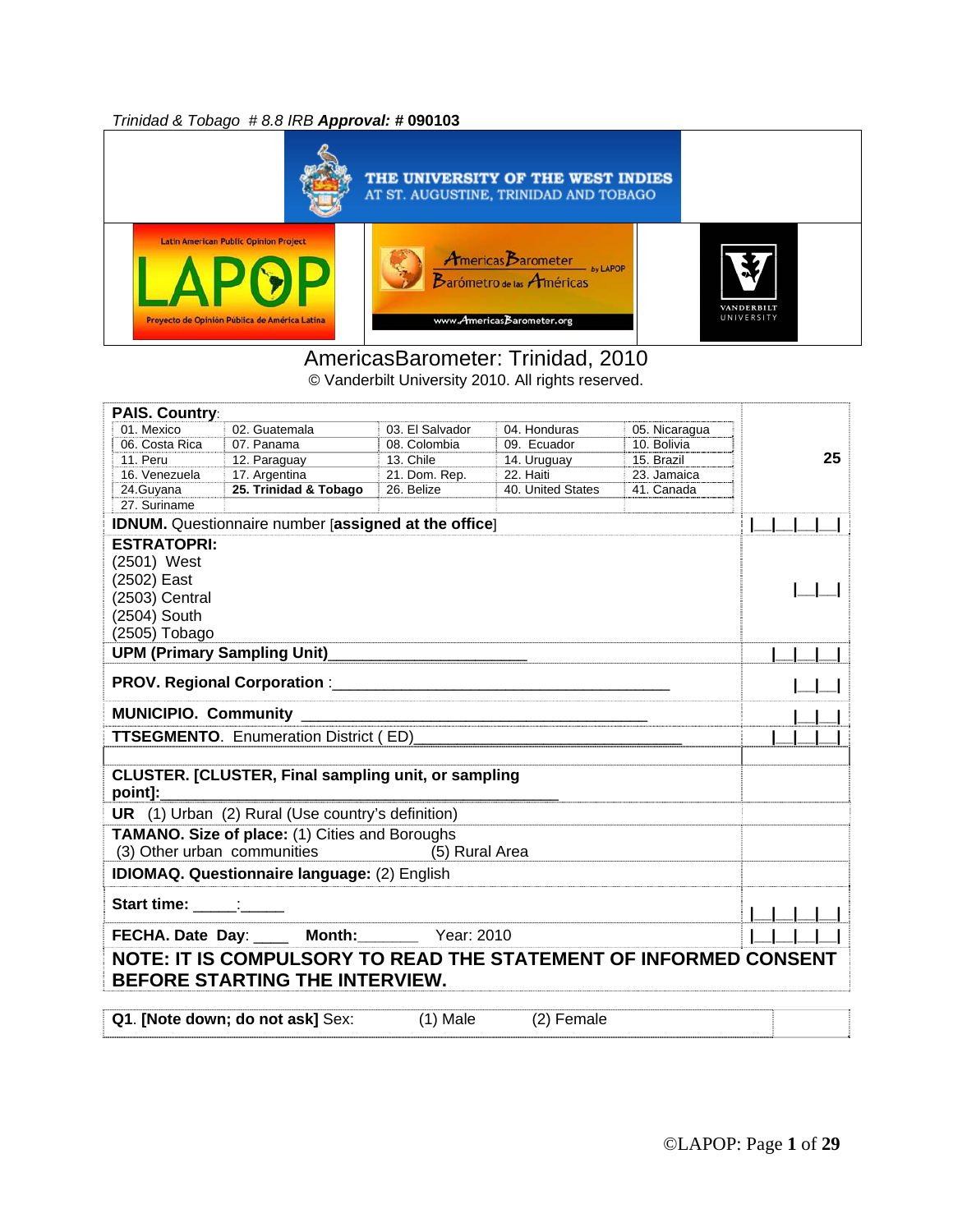**LS3.** To begin, in general how satisfied are you with your life? Would you say that you are... **[Read options]**? (1) Very satisfied (2) Somewhat satisfied (3) Somewhat dissatisfied (4) Very dissatisfied (88) Doesn't know (98) Doesn't Answer

**A4**. Changing the subject, in your opinion, what is **the most serious** problem faced by the country? **[DO NOT READ THE RESPONSE OPTIONS; ONLY A SINGLE OPTION] |\_\_\_|\_\_\_|** Water, lack of 19 and 19 Impunity 19 Impunity 19 and 19 Impunity 19 and 19 Impunity 19 and 19 Impunity 19 and 19 Impunity 19 and 19 and 19 and 19 and 19 and 19 and 19 and 19 and 19 and 19 and 19 and 19 and 19 and 19 and 19 Roads in poor condition 18 Inflation, high prices 02 Armed conflict 59 Politicians 59 Corruption 2001 13 Bad government 2001 15 Credit, lack of 09 Environment 10 Delinquency, crime 16 Migration 16 Migration 16 Migration 16 Migration 16 Migration 16 Migration 16 Migration 16 Migration 16 Migration 16 Migration 16 Migration 16 Migration 16 Migration 16 Migration 16 Migration 16 Migra Human rights, violations of 12 Unemployment 14 Contract 15 Contract 16 Contract 16 Contract 16 Contract 16 Contract 16 Contract 16 Contract 16 Contract 16 Contract 16 Contract 16 Contract 16 Contract 16 Contract 16 Contract 16 Contract 16 Contract 16 Co Inequality 100 and the control of the state of the state of the state of the state of the state of the state of the state of the state of the state of the state of the state of the state of the state of the state of the st Malnutrition 23 Popular protests (strikes, road blockages, work stoppages, etc.) 06 Forced displacement of persons 32 Health services, lack of 22 External debt 31 Discrimination 27 Security (lack of) 27 Security (lack of) Drug addiction **11** Terrorism **11** Terrorism **11** Terrorism **133** Economy, problems with, crisis of 01 Land to farm, lack of 07 07 Education, lack of, poor quality example 21 Transportation, problems of 60 Electricity, lack of 57 Population explosion 20 and 20 Housing 55 War against terrorism **17** Other 70 Doesn't know 88 Doesn't answer 98

**SOCT1**. How would you describe **the country's** economic situation? Would you say that it is very good, good, neither good nor bad, bad, or very bad? (1) Very good (2) Good (3) Neither good nor bad (fair) (4) Bad (5) Very bad (88) Doesn't know (98)Doesn't Answer **SOCT2.** Do you think that **the country's** current economic situation is better than, the same as or worse than it was 12 months ago? (1) Better (2) Same (3) Worse (88) Doesn't know (98)Doesn't Answer **SOCT3.** Do you think that in 12 months the economic situation of **the country** will be better, the same or worse than it is now?<br>(1) Better (2) Same (3) Worse (1) Better (2) Same (3) Worse (88) Doesn't know (98)Doesn't answer **IDIO1.** How would you describe **your** overall economic situation? Would you say that it is very good, good, neither good nor bad, bad or very bad? (1) Very good (2) Good (3) Neither good nor bad (fair) (4) Bad (5) Very bad (88) Don't know (98) Doesn't answer **IDIO2.** Do you think that **your** economic situation is better than, the same as, or worse than it was 12 months ago? (1) Better (2) Same (3) Worse (88) Doesn't know (98)Doesn't Answer **IDIO3.** Do you think that in 12 months **your** economic situation will be better than, the same as, or worse than it is now?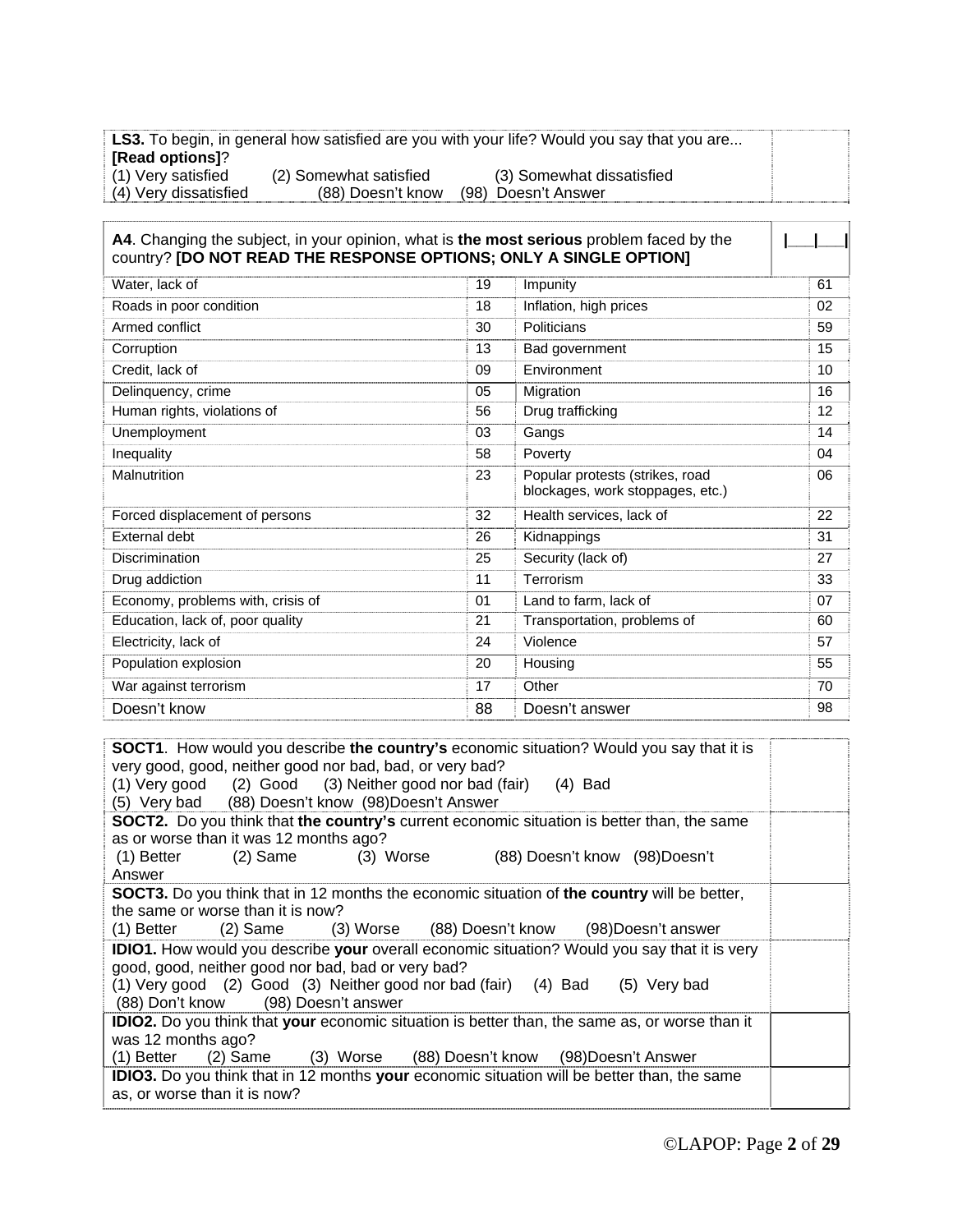| $(1)$ Better $(2)$ Same<br>: (3) Worse | (88) Doesn't know (98) Doesn't Answer |  |
|----------------------------------------|---------------------------------------|--|
|----------------------------------------|---------------------------------------|--|

Now, moving on to a different subject, sometimes people and communities have problems that they cannot solve by themselves, and so in order to solve them they request help from a government official or agency.

| In order to solve your problems have you ever<br>requested help or cooperation from? [Read the<br>options and mark the response]                                                                                                            | Yes | <b>No</b> | DK | DA |  |
|---------------------------------------------------------------------------------------------------------------------------------------------------------------------------------------------------------------------------------------------|-----|-----------|----|----|--|
| <b>CP2.</b> A member of Parliament                                                                                                                                                                                                          |     |           | 88 | 98 |  |
| <b>CP4A.</b> A local public official or local government<br>(e.g., a mayor, municipal council, councilman)<br>If strata=5 (Tobago)<br>A local public official or local government (e.g., a<br>member of the Tobago House of Assembly (THA)) |     |           | 8  | 98 |  |
| CP4. Any ministry or minister state agency or public<br>institution                                                                                                                                                                         |     |           | 8  | 98 |  |

Now let's talk about your local municipality.

| NP1. Have you attended a town meeting, city council meeting or other meeting in the past 12    |  |
|------------------------------------------------------------------------------------------------|--|
| months?                                                                                        |  |
| $(1)$ Yes<br>$(2)$ No $(2)$<br>(88) Doesn't know (98) Doesn't answer                           |  |
| NP2. Have you sought assistance from or presented a request to any office, official or         |  |
| councilperson of the municipality or regional corporation within the past 12 months?           |  |
| If strata= $5$ (Tobago)                                                                        |  |
| Have you sought assistance from or presented a request to any office, official or member of    |  |
| the Tobago House of Assembly (THA)?                                                            |  |
|                                                                                                |  |
| (1) Yes [Continue] (2) No [Go to SGL1]<br>(88) Doesn't know [Go to SGL1]                       |  |
| (98) Doesn't answer [Go to SGL1]                                                               |  |
| MUNI10. Did they resolve your matter or request?                                               |  |
| (1) Yes (0) No (88) DK (98) DA<br>(99) N/A                                                     |  |
| SGL1. Would you say that the services the municipality or regional corporation is providing to |  |
| the people are? [Read options]                                                                 |  |
| If strata=5 (Tobago)                                                                           |  |
| Would you say that the services the Tobago House of Assembly (THA) is providing to the         |  |
| people are? [Read options]                                                                     |  |
|                                                                                                |  |
| (1) Very good (2) Good (3) Neither good nor bad (fair)<br>$(4)$ Bad<br>(5) Very bad            |  |
| (88) Doesn't know (98) Doesn't answer                                                          |  |

|                                                                                                                                                                                                                                                                                                       | Once<br>a<br>week | Once or<br>twice a<br>month | Once<br>or<br>twice a<br>year | <b>Never</b> | <b>DK</b> | <b>DA</b> |  |
|-------------------------------------------------------------------------------------------------------------------------------------------------------------------------------------------------------------------------------------------------------------------------------------------------------|-------------------|-----------------------------|-------------------------------|--------------|-----------|-----------|--|
| <b>CP5.</b> Now, changing the subject.<br>In the last 12 months have you<br>tried to help to solve a problem in<br>your community or in your<br>neighborhood? Please, tell me if<br>you did it at least once a week,<br>once or twice a month, once or<br>twice a year or never in last 12<br>months. |                   | 2                           | 3                             | 4            | 88        | 98        |  |
| am going to read a list of groups and organizations. Please tell me if you attend their meetings at least                                                                                                                                                                                             |                   |                             |                               |              |           |           |  |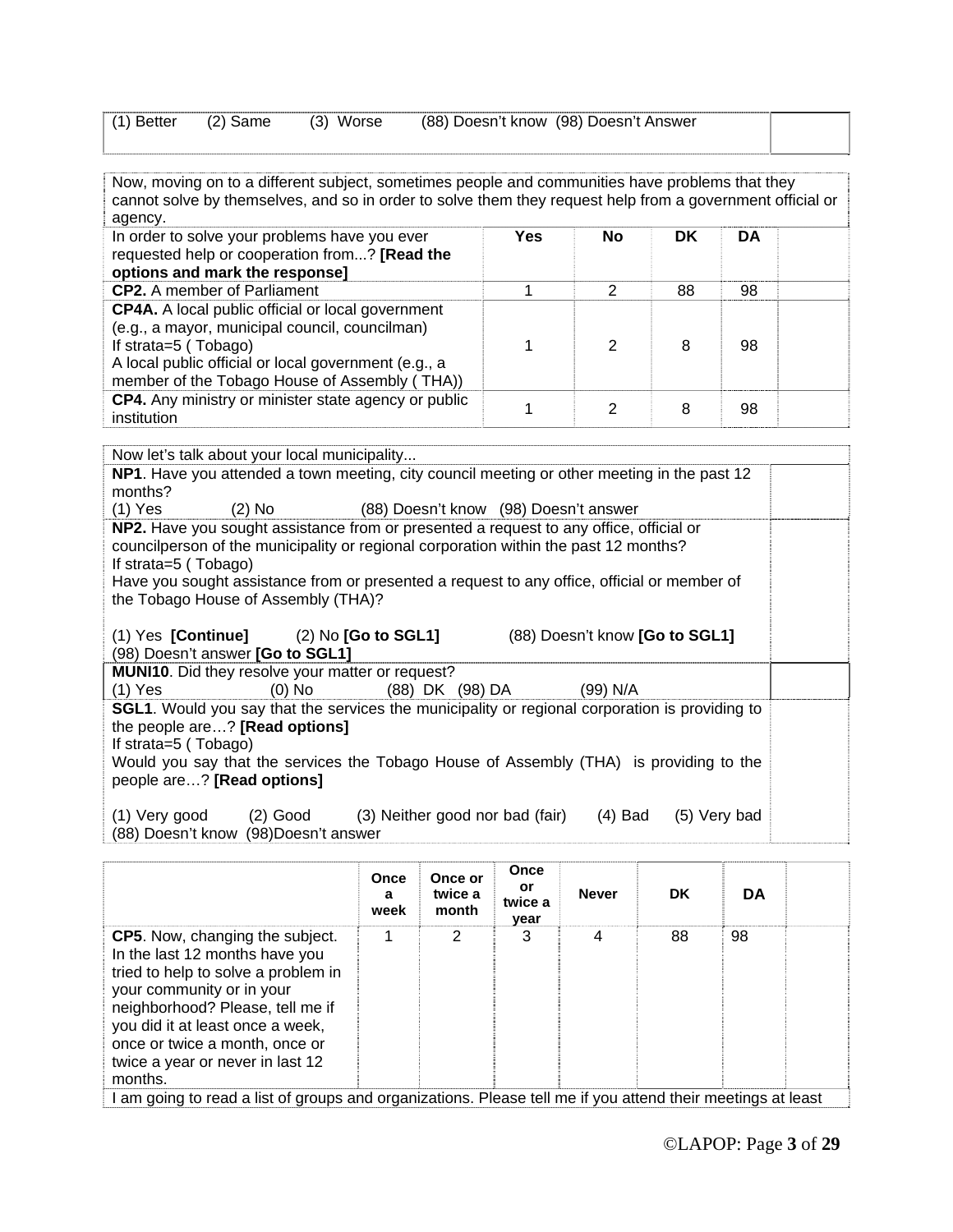once a week, once or twice a month, once or twice a year, or never. **[Repeat for each question "once a week," "once or twice a month," "once or twice a year" or "never" to help the respondent]**

|                                                                                                                    | Once<br>a<br>week | Once<br>or<br>twice a<br>month | Once<br>or<br>twice<br>a<br>year | <b>Never</b> | <b>DK</b> | <b>DA</b> |           |  |
|--------------------------------------------------------------------------------------------------------------------|-------------------|--------------------------------|----------------------------------|--------------|-----------|-----------|-----------|--|
| CP6. Meetings of any religious<br>organization? Do you attend<br>them                                              | 1                 | 2                              | 3                                | 4            | 88        | 98        |           |  |
| <b>CP7.</b> Meetings of a parents'<br>association at school? Do you<br>attend them                                 | 1                 | 2                              | 3                                | 4            | 88        | 98        |           |  |
| CP8. Meetings of a community<br>improvement committee or<br>association? Do you attend them                        | 1                 | 2                              | 3                                | 4            | 88        | 98        |           |  |
| CP9. Meetings of an association of<br>professionals, merchants,<br>manufacturers or farmers? Do you<br>attend them | 1                 | 2                              | 3                                | 4            | 88        | 98        |           |  |
| CP10. Meetings of a labor union?<br>Do you attend them                                                             | 1                 | 2                              | 3                                | 4            | 88        | 98        |           |  |
| <b>CP13.</b> Meetings of a political party<br>or political organization? Do you<br>attend them                     | 1                 | 2                              | 3                                | 4            | 88        | 98        |           |  |
| <b>CP14N.</b> Meeting of any other<br>volunteer or community group or<br>association?                              | 1                 | $\overline{2}$                 | 3                                | 4            | 88        | 98        |           |  |
| <b>CP20. [Women only] Associations</b><br>or groups of women or home<br>makers. Do you attend them                 | 1                 | $\overline{2}$                 | 3                                | 4            | 88        | DA<br>98  | N/A<br>99 |  |

#### **[GIVE CARD "A"]**

LS6. On this card there is a ladder with steps numbered 0 to 10. 0 is the lowest step and represents the worst life possible for you. 10 is the highest step and represent the best life possible for you. On what step of the ladder do you feel at this moment? Please choose the ladder that represents best your opinion.

**[Point out the number on the card that represents "the worst life possible" and the number that represents "the best life possible". Indicate to the interviewee that he/she can choose an intermediate score]**.

|                            | ີ | ີ |  |          |                  | 10 | 88 | 98 |
|----------------------------|---|---|--|----------|------------------|----|----|----|
| <b>Worst life possible</b> |   |   |  | possible | <b>Best life</b> |    | DK | DA |

**LS6A.** On which step would you say you stood two years ago, that is to say in 2008?

#### **[TAKE BACK CARD "A"]**

| <b>IT1</b> . Now, speaking of the people from around here, would you say that people in this |                          |                          |  |  |  |  |
|----------------------------------------------------------------------------------------------|--------------------------|--------------------------|--|--|--|--|
| community are very trustworthy, somewhat trustworthy, not very trustworthy or                |                          |                          |  |  |  |  |
| untrustworthy? <b>[Read options]</b>                                                         |                          |                          |  |  |  |  |
| (1) Very trustworthy                                                                         | (2) Somewhat trustworthy | (3) Not very trustworthy |  |  |  |  |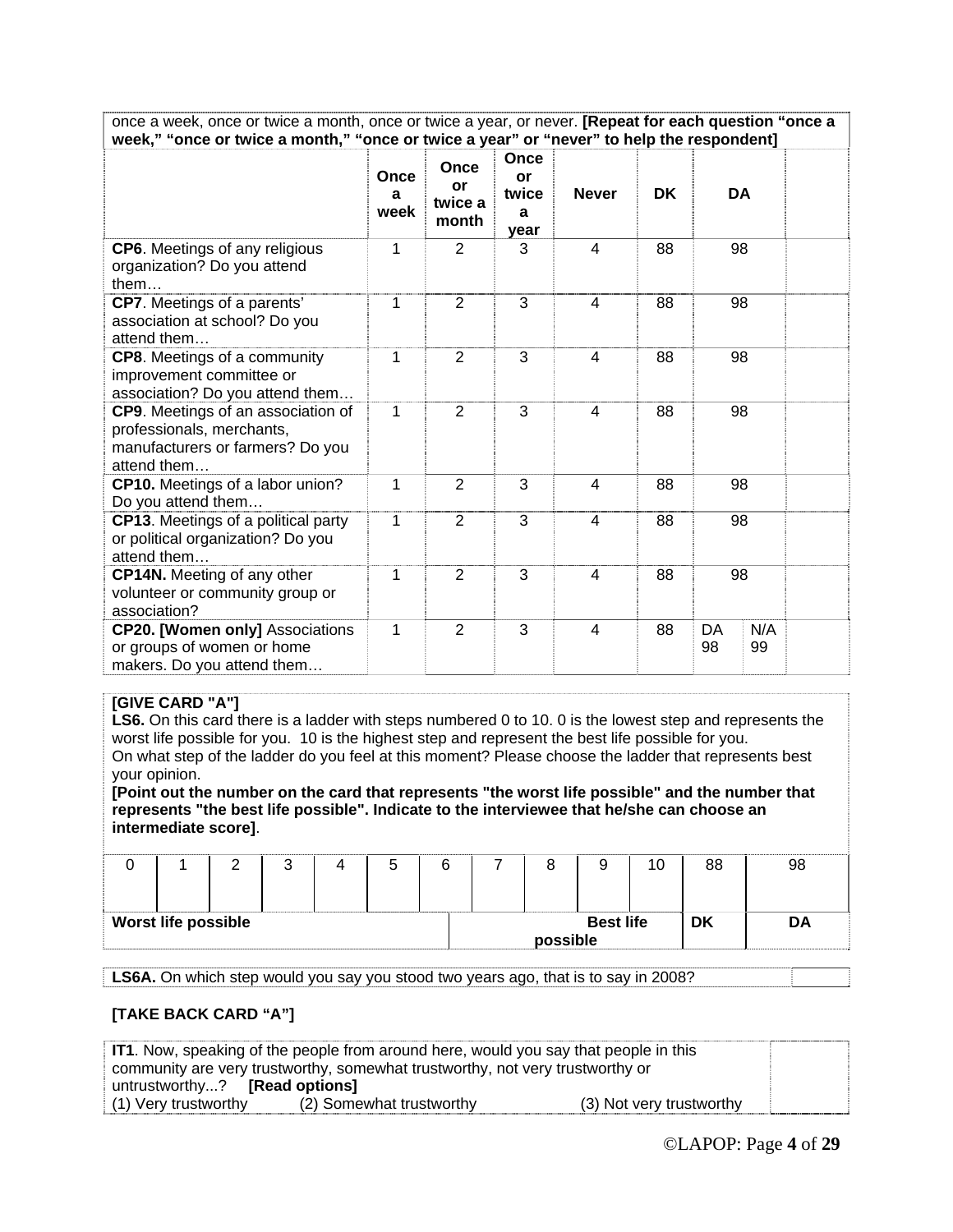| (88) DK (98)DA<br>(4) Untrustworthy                                                                                                             |                                                                                                      |  |
|-------------------------------------------------------------------------------------------------------------------------------------------------|------------------------------------------------------------------------------------------------------|--|
| too careful in dealing with people?<br>(1) Most people can be trusted<br>(2) One can't be too careful in dealing with people<br>(88) DK (98) DR | <b>IT1B.</b> Generally speaking, would you say that most people can be trusted, or that you can't be |  |

#### **[Give Card "B"]**

**L1B.** (Liberal-Conservative Scale) Now, to change the subject.... On this card there is a 1-10 scale that goes from liberal to conservative. One means liberal and 10 means conservative. Nowadays, when we speak of political leanings, we talk of those liberals and those conservatives. In other words, some people sympathize more with the liberals and others with the conservatives. According to the meaning that the terms "liberals" and "conservatives" have for you, and thinking of your own political leanings, where would you place yourself on this scale? Indicate the box that comes closest to your own position.

|                                | u | DK<br>1 C | <b>DK</b> |  |  |  |
|--------------------------------|---|-----------|-----------|--|--|--|
|                                |   | 88        | 98        |  |  |  |
| Liberal<br><b>Conservative</b> |   |           |           |  |  |  |
|                                |   |           |           |  |  |  |

#### **[Take back Card "B"]**

| <b>PROT3.</b> And now thinking about the last 12 months In the last 12 months, have you<br>participated in a demonstration or protest march? (1) Yes $[Continue]$ (2) No $[Go to]$<br>(88) DK[Go to JC1] (98)DA [Go to JC1]<br>JC11                                                                                                                                                                                                                                                                                                                                                                                                                                                              |                          |  |
|--------------------------------------------------------------------------------------------------------------------------------------------------------------------------------------------------------------------------------------------------------------------------------------------------------------------------------------------------------------------------------------------------------------------------------------------------------------------------------------------------------------------------------------------------------------------------------------------------------------------------------------------------------------------------------------------------|--------------------------|--|
| <b>PROT4.</b> $\chi$ How many times have you participated in a demonstration or protest march in the<br>last 12 months?                                                                                                                                                                                                                                                                                                                                                                                                                                                                                                                                                                          | (88) DK (98) DA (99) N/A |  |
| Y4.<br>What was the purpose of the protest? <b>[DON'T READ. ONLY MARK ONE ANSWER.</b> If the<br>respondent participated in more than one, ask about the most recent protest. If the<br>protest had more than one purpose, ask for the most important.]<br>(1) Economic factors (work, prices, inflation, lack of opportunities)<br>(2) Education (lack of opportunities, high tuition, poor quality, education policy)<br>(3) Political topics (protest against laws, parties or political candidates, exclusion, corruption)<br>(4) Security problems (crime, militias, gangs)<br>(5) Human rights<br>(6) Environmental themes<br>(7) Lack of public services<br>(88) DK<br>(98) DA<br>(99) N/A |                          |  |

Now, changing the subject. Some people say that under some circumstances it would be justified for the military of this country to take power by a coup d'état (military coup). In your opinion would a military coup be justified under the following circumstances? **[Read the options after each question]**: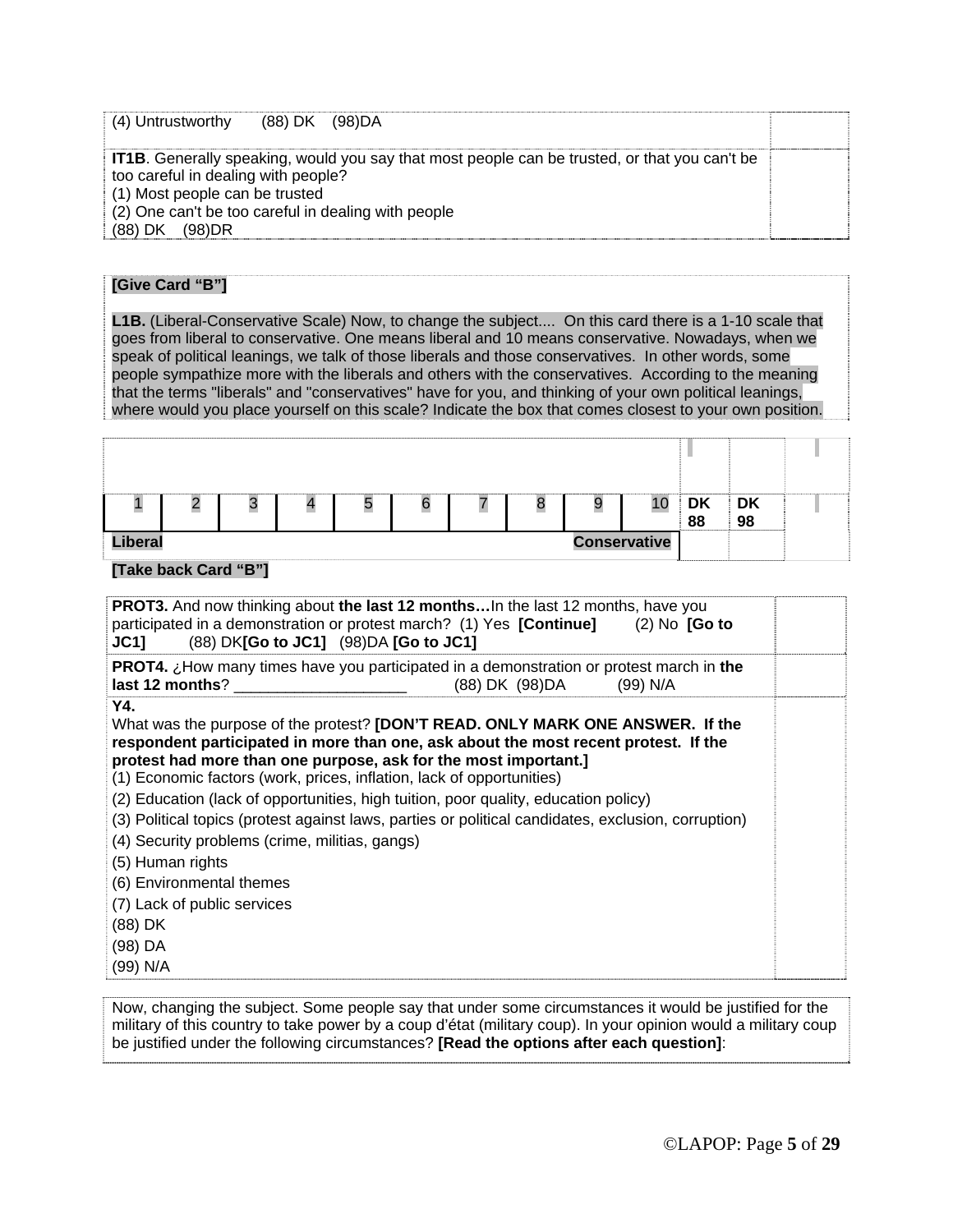| JC1. When there is high unemployment.         | (1) A military<br>take-over<br>would be<br>justified | $(2)$ A<br>military<br>take-over<br>would not<br>be justified | (88)<br>DK. | (98)<br>DA |  |
|-----------------------------------------------|------------------------------------------------------|---------------------------------------------------------------|-------------|------------|--|
| JC4. When there are a lot of social protests. | (1) A military<br>take-over<br>would be<br>justified | $(2)$ A<br>military<br>take-over<br>would not<br>be justified | (88)<br>DK. | (98)<br>DA |  |
| JC10. When there is a lot of crime.           | (1) A military<br>take-over<br>would be<br>justified | $(2)$ A<br>military<br>take-over<br>would not<br>be justified | (88)<br>DK. | (98)<br>DA |  |
| JC13. When there is a lot of corruption.      | (1) A military<br>take-over<br>would be<br>justified | $(2)$ A<br>military<br>take-over<br>would not<br>be justified | (88)<br>DK. | (98)<br>DA |  |

| <b>JC15A.</b> Do you believe that when the $(1)$ Yes, it is<br>country is facing very difficult times it is justified<br>justifiable for the president of the country to<br>close the Parliament and govern without<br>Parliament? |                               | $(2)$ No, it is<br>not justified | (88)<br>DK | (98)<br>DA |  |
|------------------------------------------------------------------------------------------------------------------------------------------------------------------------------------------------------------------------------------|-------------------------------|----------------------------------|------------|------------|--|
| JC16A. Do you believe that when the<br>country is facing very difficult times it is<br>justifiable for the president of the country to<br>dissolve the Supreme Court and govern<br>without Supreme Court?                          | $(1)$ Yes, it is<br>justified | $(2)$ No, it is<br>not justified | (88)<br>DK | (98)<br>DA |  |

**VIC1EXT**. Now, changing the subject, have you been a victim of any type of crime in the past 12 months? That is, have you been a victim of robbery, burglary, assault, fraud, blackmail, extortion, violent threats or **any other type** of crime in the past 12 months?<br>(1) Yes **[Continue]** (2) No **[Skip toVIC1HOGAR]** (88) DK **[Ski** (1) Yes **[Continue]** (2) No **[Skip toVIC1HOGAR]** (88) DK **[Skip toVIC1HOGAR]** (98) DA **[Skip toVIC1HOGAR ] VIC1EXTA.** How many times have you been a crime victim during the last 12 months? [fill in number] (88) DK (98) DA (99) N/A **VIC2**. Thinking of that the last crime of which you were a victim, from the list I am going to read to you, what kind of crime was it? **[Read the options]** (01) Unarmed robbery, no assault or physical threats (02) Unarmed robbery with assault or physical threats (03) Armed robbery *with* assault or physical threats (04) Assault but not robbery (05) Rape or sexual assault (06) Kidnapping (07) Vandalism (08) Burglary of your home (10) Extortion (11) Other (88) DK (98)DA (99) N/A (was not a victim) **VIC2AA.** ¿Could you tell me, in what place that last crime occurred?**[Read options]** (1) In your home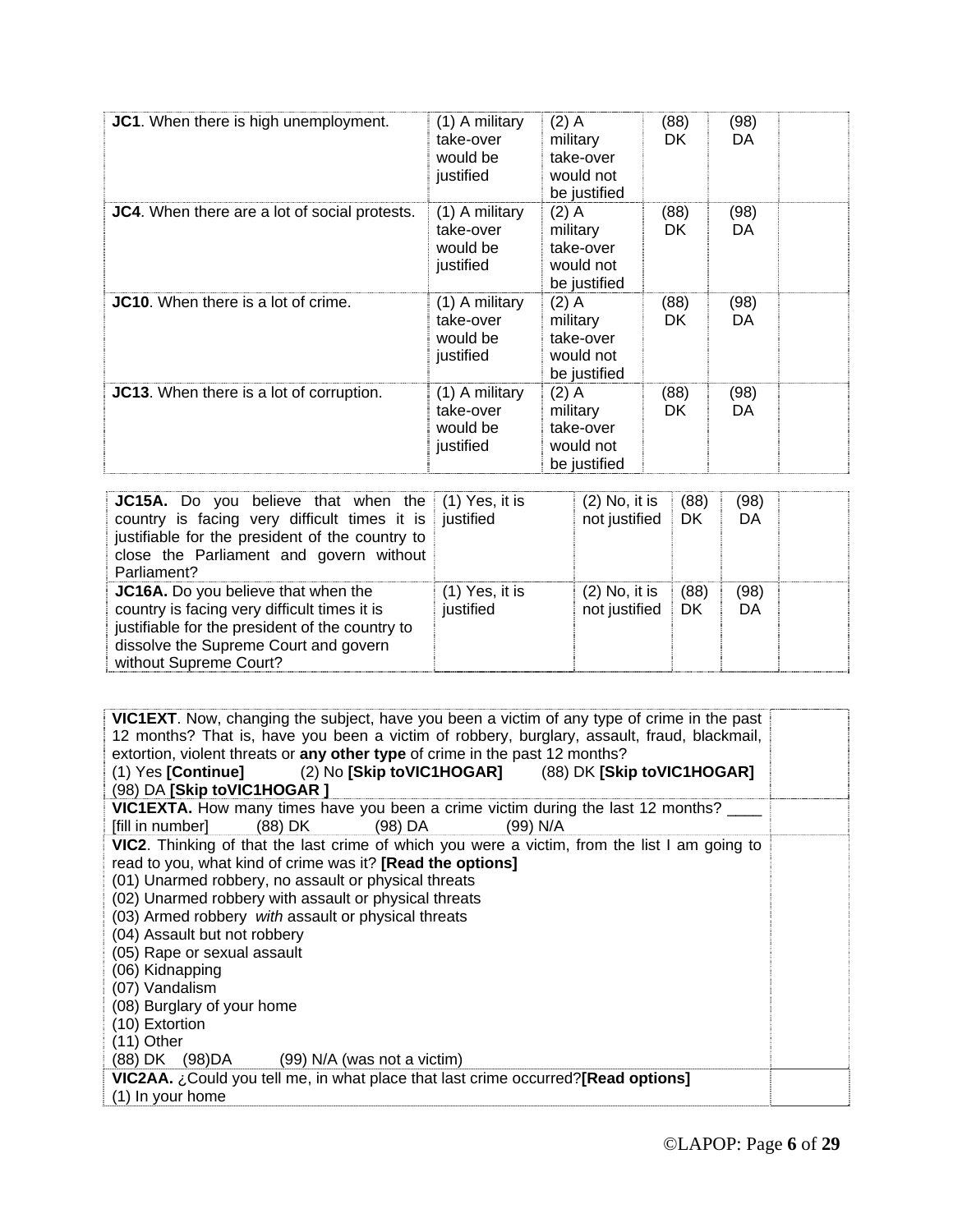| (2) In this neighborhood                                                                        |  |
|-------------------------------------------------------------------------------------------------|--|
| (3) In this regional corporation area If strata=5- Parish                                       |  |
| (4) In another regional corporation<br>If strata=5- Parish                                      |  |
| (5) In another country                                                                          |  |
| (88) DK (98) DA (99) N/A                                                                        |  |
| VIC1HOGAR. Has any other person living in your household been a victim of any type of           |  |
| crime in the past 12 months? That is, has any other person living in your household been a      |  |
| victim of robbery, burglary, assault, fraud, blackmail, extortion, violent threats or any other |  |
| type of crime in the past 12 months?                                                            |  |
| (1) Yes [Continue] (2) No [Skip to AOJ8] (88) DK[Skip toAOJ8] (98) DA [Skip toAOJ8]             |  |
| VIC2HOGAR. Thinking of the most recent crime, what kind of crime was that person the victim     |  |
| of? [Read the options]                                                                          |  |
| (01) Unarmed robbery without assault or physical threats                                        |  |
| (02) Unarmed robbery with assault or physical threats                                           |  |
| (03) Armed robbery or robbery with assault or physical threats                                  |  |
| (04) Assault but not robbery                                                                    |  |
| (05) Rape or sexual assault                                                                     |  |
| (06) Kidnapping                                                                                 |  |
| (07) Vandalism                                                                                  |  |
| (08) Burglary of home                                                                           |  |
| (09) Murder                                                                                     |  |
| (10) Extortion                                                                                  |  |
| $(11)$ Other                                                                                    |  |
| (88) DK<br>(99) N/A (was not a victim)<br>(98) DA                                               |  |
| VIC2AHOGAR. ¿Could you tell me, in what place that last crime occurred?[Read options]           |  |
| (1) In your home                                                                                |  |
| (2) In this neighborhood                                                                        |  |
| (3) In this regional corporation area If strata=5- Parish                                       |  |
| (4) In another regional corporation area If strata=5- Parish                                    |  |
| (5) In another country                                                                          |  |
| (88) DK (98) DA (99) N/A                                                                        |  |
|                                                                                                 |  |
| AOJ8. In order to catch criminals, do you believe that the authorities should always abide by   |  |
| the law or that occasionally they can cross the line?                                           |  |
| (1) Should always abide by the law                                                              |  |

(2) Occasionally can cross the line (88 )DK (98) DA **AOJ11**. Speaking of the neighborhood where you live and thinking of the possibility of being assaulted or robbed, do you feel very safe, somewhat safe, somewhat unsafe or very **un**safe? (1) Very safe (2) Somewhat safe (3) Somewhat unsafe (4) Very unsafe (88) DK (98) DR (88) DK (98) DR

|                                    | <b>AOJ11A.</b> And speaking of the country in general, how much do you think that the level |              |          |                                                                                          |  |
|------------------------------------|---------------------------------------------------------------------------------------------|--------------|----------|------------------------------------------------------------------------------------------|--|
|                                    | of crime that we have now represents a threat to our future well-being? [Read the           |              |          |                                                                                          |  |
| options]                           |                                                                                             |              |          |                                                                                          |  |
|                                    | (1) Very much (2) Somewhat (3) Little (4) None                                              |              |          | (88) DK (98) DA                                                                          |  |
|                                    | AOJ12. If you were a victim of a robbery or assault how much faith do you have that the     |              |          |                                                                                          |  |
|                                    | judicial system would punish the guilty? [Read the options]                                 |              |          |                                                                                          |  |
| $(1)$ A lot                        | (2) Some (3) Little                                                                         |              | (4) None | (88) DK (98) DA                                                                          |  |
|                                    |                                                                                             |              |          | AOJ17. To what extent do you think your neighborhood is affected by gangs? Would you say |  |
| a lot, somewhat, a little or none? |                                                                                             |              |          |                                                                                          |  |
| $(1)$ A lot                        | (2) Somewhat                                                                                | $(3)$ Little | (4) None | (88) DK<br>(98) DA                                                                       |  |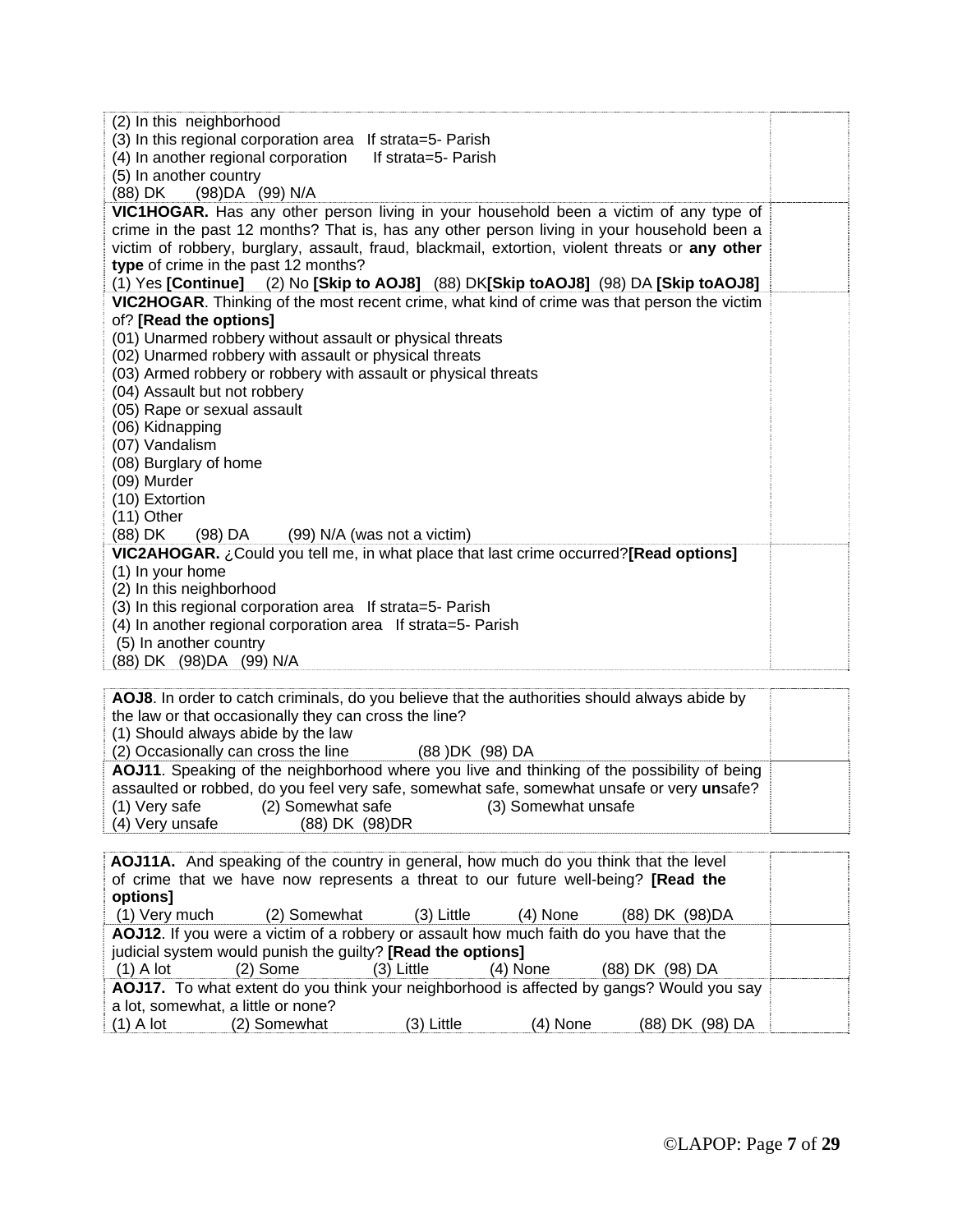## **[GIVE CARD "C" TO THE RESPONDENT]**

|                                                                                                                         | On this card there is a ladder with steps numbered 1 to 7, where 1 is the lowest step and means NOT AT<br>ALL and 7 the highest and means A LOT. For example, if I asked you to what extent do you like watching<br>television, if you don't like watching it at all, you would choose a score of 1, and if, in contrast, you like<br>watching television a lot, you would indicate the number 7 to me. If your opinion is between not at all and<br>a lot, you would choose an intermediate score. So, to what extent do you like watching television? Read<br>me the number. [Make sure that the respondent understands correctly]. |   |   |   |   |                |                                                                                                                                                                                                                                                                                                 |                          |
|-------------------------------------------------------------------------------------------------------------------------|---------------------------------------------------------------------------------------------------------------------------------------------------------------------------------------------------------------------------------------------------------------------------------------------------------------------------------------------------------------------------------------------------------------------------------------------------------------------------------------------------------------------------------------------------------------------------------------------------------------------------------------|---|---|---|---|----------------|-------------------------------------------------------------------------------------------------------------------------------------------------------------------------------------------------------------------------------------------------------------------------------------------------|--------------------------|
| 1                                                                                                                       | $\overline{2}$                                                                                                                                                                                                                                                                                                                                                                                                                                                                                                                                                                                                                        | 3 | 4 | 5 | 6 | $\overline{7}$ | 88                                                                                                                                                                                                                                                                                              | 98                       |
| Not at all                                                                                                              |                                                                                                                                                                                                                                                                                                                                                                                                                                                                                                                                                                                                                                       |   |   |   |   | A lot          | Doesn't<br>know                                                                                                                                                                                                                                                                                 | Doesn't<br><b>Answer</b> |
|                                                                                                                         |                                                                                                                                                                                                                                                                                                                                                                                                                                                                                                                                                                                                                                       |   |   |   |   |                | Note down a number 1-7, or 88 DK and 98 DA                                                                                                                                                                                                                                                      |                          |
|                                                                                                                         | provided in the ladder to answer. Remember, you can use any number.<br>justice a lot, choose number 7 or choose a point in between the two.)<br>B2. To what extent do you respect the political institutions of Trinidad & Tobago?                                                                                                                                                                                                                                                                                                                                                                                                    |   |   |   |   |                | I am going to ask you a series of questions. I am going to ask you that you use the numbers<br>B1. To what extent do you think the courts in (Trinidad) guarantee a fair trial? (Read: If you<br>think the courts do not ensure justice at all, choose number 1; if you think the courts ensure |                          |
|                                                                                                                         | system of Trinidad & Tobago?                                                                                                                                                                                                                                                                                                                                                                                                                                                                                                                                                                                                          |   |   |   |   |                | B3. To what extent do you think that citizens' basic rights are well protected by the political                                                                                                                                                                                                 |                          |
| Tobago?                                                                                                                 |                                                                                                                                                                                                                                                                                                                                                                                                                                                                                                                                                                                                                                       |   |   |   |   |                | B4. To what extent do you feel proud of living under the political system of Trinidad &<br>B6. To what extent do you think that one should support the political system of Trinidad &                                                                                                           |                          |
| Tobago?<br><b>B10A.</b> To what extent do you trust the justice system?                                                 |                                                                                                                                                                                                                                                                                                                                                                                                                                                                                                                                                                                                                                       |   |   |   |   |                |                                                                                                                                                                                                                                                                                                 |                          |
| B11. To what extent do you trust the Elections and Boundaries Commission                                                |                                                                                                                                                                                                                                                                                                                                                                                                                                                                                                                                                                                                                                       |   |   |   |   |                |                                                                                                                                                                                                                                                                                                 |                          |
| B12. To what extent do you trust the Trinidad & Tobago Defense Force?                                                   |                                                                                                                                                                                                                                                                                                                                                                                                                                                                                                                                                                                                                                       |   |   |   |   |                |                                                                                                                                                                                                                                                                                                 |                          |
| B13. To what extent do you trust the Parliament?<br>B14. To what extent do you trust the national government?           |                                                                                                                                                                                                                                                                                                                                                                                                                                                                                                                                                                                                                                       |   |   |   |   |                |                                                                                                                                                                                                                                                                                                 |                          |
|                                                                                                                         | <b>B18.</b> To what extent do you trust the Trinidad & Tobago Police?                                                                                                                                                                                                                                                                                                                                                                                                                                                                                                                                                                 |   |   |   |   |                |                                                                                                                                                                                                                                                                                                 |                          |
|                                                                                                                         |                                                                                                                                                                                                                                                                                                                                                                                                                                                                                                                                                                                                                                       |   |   |   |   |                |                                                                                                                                                                                                                                                                                                 |                          |
| <b>B20.</b> To what extent do you trust the Catholic Church?<br>B20A. To what extent do you trust the Protestant Church |                                                                                                                                                                                                                                                                                                                                                                                                                                                                                                                                                                                                                                       |   |   |   |   |                |                                                                                                                                                                                                                                                                                                 |                          |
| B21. To what extent do you trust the political parties?                                                                 |                                                                                                                                                                                                                                                                                                                                                                                                                                                                                                                                                                                                                                       |   |   |   |   |                |                                                                                                                                                                                                                                                                                                 |                          |
|                                                                                                                         | B21A. To what extent do you trust the Prime Minister?                                                                                                                                                                                                                                                                                                                                                                                                                                                                                                                                                                                 |   |   |   |   |                |                                                                                                                                                                                                                                                                                                 |                          |
|                                                                                                                         | B31. To what extent do you trust the Supreme Court?<br>B32. To what extent do you trust the local or municipal government?                                                                                                                                                                                                                                                                                                                                                                                                                                                                                                            |   |   |   |   |                |                                                                                                                                                                                                                                                                                                 |                          |
| If strata=5 (Tobago)                                                                                                    |                                                                                                                                                                                                                                                                                                                                                                                                                                                                                                                                                                                                                                       |   |   |   |   |                |                                                                                                                                                                                                                                                                                                 |                          |
|                                                                                                                         | To what extent do you trust the Tobago House of Assembly (THA)?                                                                                                                                                                                                                                                                                                                                                                                                                                                                                                                                                                       |   |   |   |   |                |                                                                                                                                                                                                                                                                                                 |                          |
|                                                                                                                         | <b>B43</b> . To what extent are you proud of being Trinidadian?                                                                                                                                                                                                                                                                                                                                                                                                                                                                                                                                                                       |   |   |   |   |                |                                                                                                                                                                                                                                                                                                 |                          |
| If strata=5 (Tobago)                                                                                                    | To what extent are you proud of being Tobagonian?                                                                                                                                                                                                                                                                                                                                                                                                                                                                                                                                                                                     |   |   |   |   |                |                                                                                                                                                                                                                                                                                                 |                          |
|                                                                                                                         | B16. To what extent do you trust the ministry of the Attorney General?                                                                                                                                                                                                                                                                                                                                                                                                                                                                                                                                                                |   |   |   |   |                |                                                                                                                                                                                                                                                                                                 |                          |
|                                                                                                                         | B17. To what extent do you trust the office of the Ombudsman?                                                                                                                                                                                                                                                                                                                                                                                                                                                                                                                                                                         |   |   |   |   |                |                                                                                                                                                                                                                                                                                                 |                          |
|                                                                                                                         | B37. To what extent do you trust the mass media?                                                                                                                                                                                                                                                                                                                                                                                                                                                                                                                                                                                      |   |   |   |   |                |                                                                                                                                                                                                                                                                                                 |                          |
|                                                                                                                         | B46 [b45]. To what extent do you trust the Integrity commission?                                                                                                                                                                                                                                                                                                                                                                                                                                                                                                                                                                      |   |   |   |   |                |                                                                                                                                                                                                                                                                                                 |                          |
|                                                                                                                         | B47. To what extent do you trust elections?                                                                                                                                                                                                                                                                                                                                                                                                                                                                                                                                                                                           |   |   |   |   |                |                                                                                                                                                                                                                                                                                                 |                          |
|                                                                                                                         |                                                                                                                                                                                                                                                                                                                                                                                                                                                                                                                                                                                                                                       |   |   |   |   |                | B48. To what extent do you believe that free trade agreements help to improve the economy?                                                                                                                                                                                                      |                          |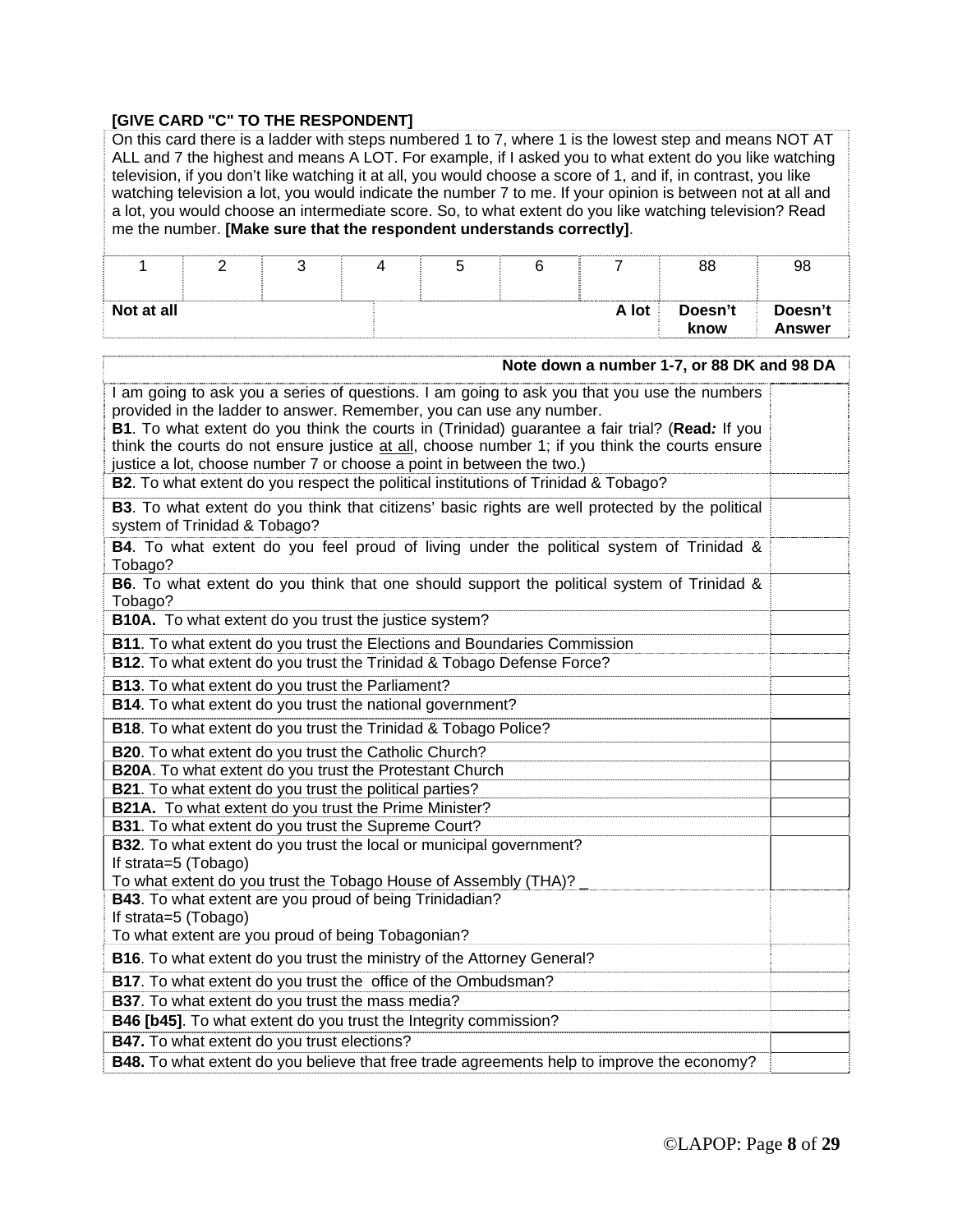| Now, using the same ladder, <i>[continue with card C: 1-7 point scale]</i><br>NOT ALL 1 2 3 4 5 6 7 A LOT | Note down 1-7,<br>$88 = DK 98 = DA$ |
|-----------------------------------------------------------------------------------------------------------|-------------------------------------|
| N1. To what extent would you say the current goverment fights poverty?                                    |                                     |
| N3. To what extent would you say the current government promotes and protects<br>democratic principles?   |                                     |
| N9. To what extent would you say the current government combats government<br>corruption?                 |                                     |
| N11. To what extent would you say the current government improves citizen<br>safety?                      |                                     |
| N12. To what extent would you say the current government combats<br>unemployment?                         |                                     |
| N15. To what extent would you say that the current government is managing the<br>economy well?            |                                     |
| WT1. How worried are you that there will be terrorist attacks in this country in the next<br>12 months?   |                                     |
| WT2. How worried are you that you or someone in your family will become a victim of<br>terrorism?         |                                     |

Now I am going to read a series of sentences about Trinidad & Tobago's political parties and then I will ask your opinion. We will continue to use the same ladder of 1 to 7 where 1 means not at all and 7 means a lot.

#### **Note down 1-7, 88 = DK 98=DA**

| <b>EPP1.</b> Thinking of political parties in general, to what extent do Trinidad & Tobago's political<br>parties represent their voters well? |  |
|------------------------------------------------------------------------------------------------------------------------------------------------|--|
| (88) DK (98) DA                                                                                                                                |  |
| <b>EPP2A.</b> To what extent are Trinidad & Tobago's political parties corrupt? Remember that 1                                                |  |
| means "not at all corrupt" and 7 means "very corrupt."                                                                                         |  |
| (88) DK (98) DA                                                                                                                                |  |
| <b>EPP3.</b> To what extent do Trinidad & Tobago's political parties listen to the average person?                                             |  |
| (88) DK (98) DA                                                                                                                                |  |
| <b>ITALA BAAL AAAJ AT</b>                                                                                                                      |  |

#### **[Take Back Card C]**

|                                  |                             | M1. Speaking in general of the current government, how would you rate the job<br>performance of Prime Minister, Patrick Manning? [Read the options]                                                                                                                                                                                     |            |  |
|----------------------------------|-----------------------------|-----------------------------------------------------------------------------------------------------------------------------------------------------------------------------------------------------------------------------------------------------------------------------------------------------------------------------------------|------------|--|
| (1) Very good<br>(5) Very bad    | (2) Good<br>(88) DK (98) DA | (3) Neither good nor bad (fair)                                                                                                                                                                                                                                                                                                         | (4) Bad    |  |
|                                  |                             | M2. Now speaking of the Parliament, and thinking of the members of parliament and<br>senators as a whole, without considering the political parties to which they belong, do<br>you believe that the members of parliament and senators are performing their jobs: very<br>well, well, neither well nor poorly, poorly, or very poorly? |            |  |
| (1) Very well<br>(5) Very poorly | (2) Well<br>(88) DK (98) DA | (3) Neither well nor poorly (fair)                                                                                                                                                                                                                                                                                                      | (4) Poorly |  |

**[GIVE CARD "D"]**: Now we will use a similar ladder, but this time 1 means "strongly disagree" and 7 means "strongly agree." A number in between 1 and 7 represents an intermediate score.

**Write a number 1-7, or 88 = Doesn't Know, 98 = Doesn't Answer** 

|                          |  | ີ |  |  |  |                       | 88              | 98                |
|--------------------------|--|---|--|--|--|-----------------------|-----------------|-------------------|
| <b>Strongly disagree</b> |  |   |  |  |  | <b>Strongly agree</b> | Doesn't<br>know | Doesn't<br>answer |
| $M = 4$                  |  |   |  |  |  |                       |                 |                   |

**Note down 1-7, 88 = DK 98=DA**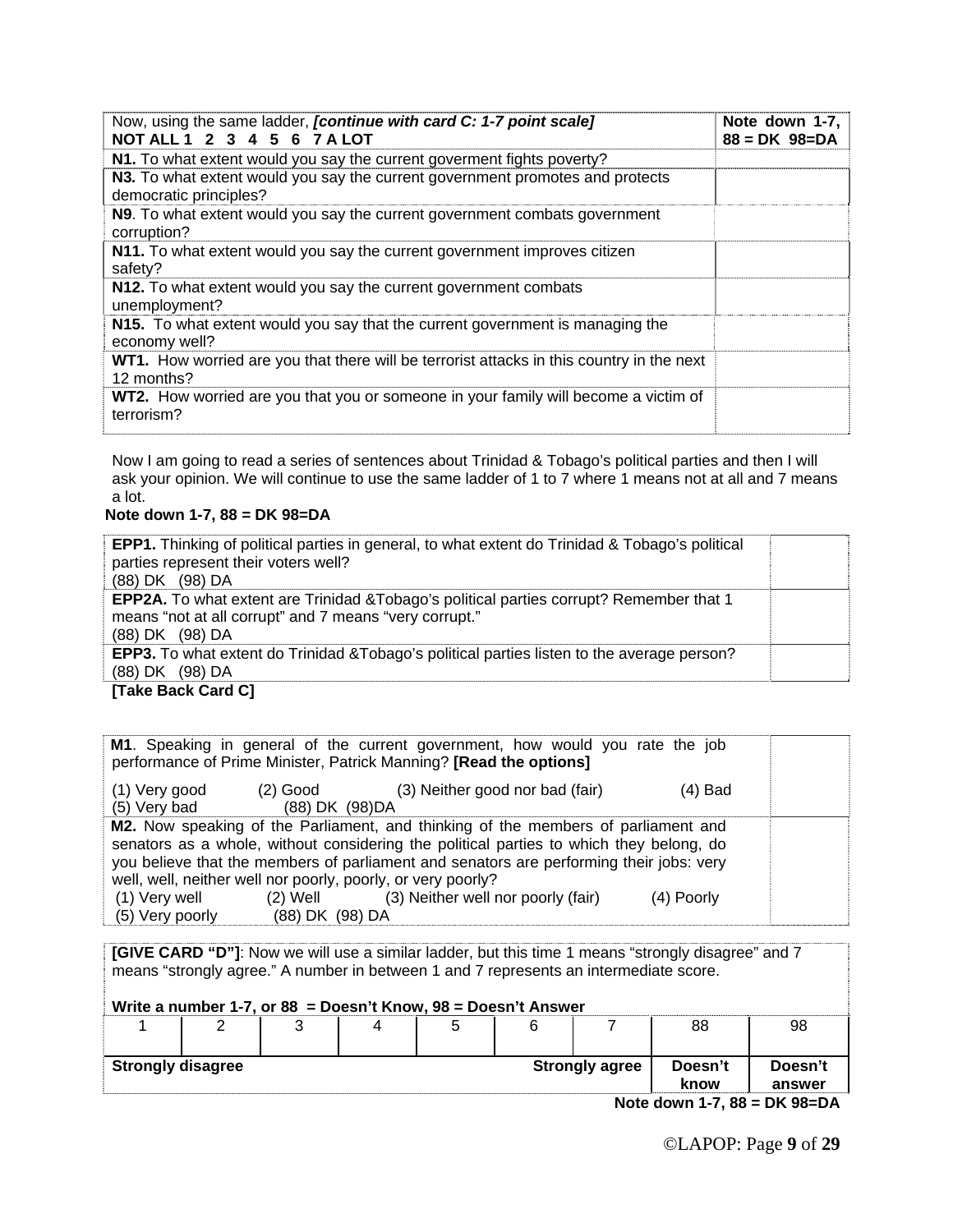| Taking into account the current situation of this country, and using that card, I would like you<br>to tell me how much you agree or disagree with the following statements                                     |  |
|-----------------------------------------------------------------------------------------------------------------------------------------------------------------------------------------------------------------|--|
| <b>POP101.</b> It is necessary for the progress of this country that our prime ministers limit the voice<br>and vote of opposition parties, how much do you agree or disagree with that view? (88) DK<br>(98)DA |  |
| <b>POP102.</b> When the Parliament obstructs the work of our government, our prime ministers<br>should govern without the Parliament. How much do you agree or disagree with that view?<br>(88) DK (98) DA      |  |
| POP103. When the Supreme Court - obstructs the work of our government, our prime<br>ministers should ignore it. How much do you agree or disagree with that view? (88) DK<br>(98)DA                             |  |
| <b>POP107.</b> The people should govern directly rather than through elected representatives. How                                                                                                               |  |
| much do you agree or disagree? (88) DK (98) DA                                                                                                                                                                  |  |
| <b>POP113.</b> Those who disagree with the majority represent a threat to the country. How much<br>do you agree or disagree with that view? (88) DK (98) DA                                                     |  |

**We continue using the same ladder.** Please, could you tell me how much you agree or disagree with the following statements?

| <b>EFF1.</b> Those who govern this country are interested in what people like you think. How much  |  |
|----------------------------------------------------------------------------------------------------|--|
| do you agree or disagree with this statement?                                                      |  |
| <b>EFF2.</b> You feel that you understand the most important political issues of this country. How |  |
| much do you agree or disagree with this statement?                                                 |  |

| Write a number 1-7, or 88=DK and 98=DA                                                                                                                               |  |
|----------------------------------------------------------------------------------------------------------------------------------------------------------------------|--|
| <b>ING4.</b> Democracy may have problems, but it is better than any other form of government. To<br>what extent do you agree or disagree with these statements?      |  |
| PN2. Despite our differences, we Trinidadians and Tobagonians have many things that unite<br>us as a country. How much do you agree or disagree with this statement? |  |
| <b>DEM23.</b> Democracy can exist without political parties. How much do you agree or disagree<br>with this statement?                                               |  |

| Now I am going to read some items about the role of the national government. Please tell me to what<br>extent you agree or disagree with the following statements. We will continue using the same ladder from<br>1 to 7. (88) DK (98) DA |  |
|-------------------------------------------------------------------------------------------------------------------------------------------------------------------------------------------------------------------------------------------|--|
| <b>ROS1</b> . The government of Trinidad & Tobago, instead of the private sector, should own the<br>most important enterprises and industries of the country. How much do you agree or disagree<br>with this statement?                   |  |
| <b>ROS2</b> . The government of Trinidad & Tobago, more than individuals, should be the most<br>responsible for ensuring the well-being of the people. To what extent do you agree or disagree<br>with this statement?                    |  |
| <b>ROS3.</b> The government of Trinidad & Tobago, more than the private sector, should be<br>primarily responsible for creating jobs. To what extent to do you agree or disagree with this<br>statement?                                  |  |
| <b>ROS4.</b> The government of Trinidad & Tobago should implement strong policies to reduce<br>income inequality between the rich and the poor. To what extent do you agree or disagree<br>with this statement?                           |  |
| ROS5. The government of Trinidad & Tobago, more than the private sector, should be<br>primarily responsible for providing retirement pensions. How much do you agree or disagree<br>with this statement?                                  |  |
| <b>ROS6.</b> The government of Trinidad & Tobago, more than the private sector should be<br>primarily responsible for providing health care services. How much do you agree or disagree<br>with this statement?                           |  |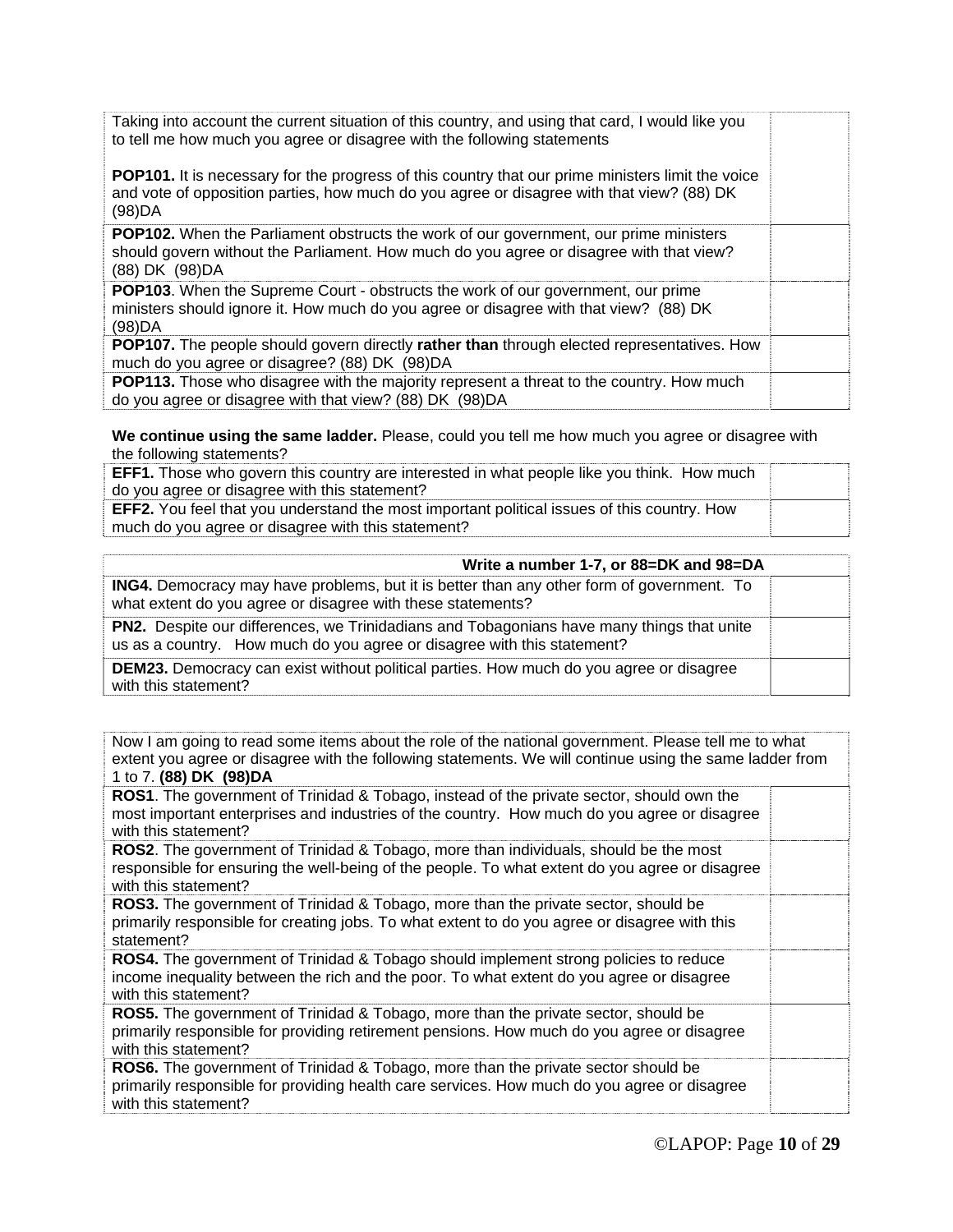#### **[TAKE BACK CARD "D"]**

|                                                                                                  |                         | <b>PN4.</b> In general, would you say that you are very satisfied, satisfied, dissatisfied or very |  |  |  |
|--------------------------------------------------------------------------------------------------|-------------------------|----------------------------------------------------------------------------------------------------|--|--|--|
| dissatisfied with the way democracy works in Trinidad & Tobago?                                  |                         |                                                                                                    |  |  |  |
|                                                                                                  |                         | (1) Very satisfied (2) Satisfied (3) Dissatisfied (4) Very dissatisfied (88) DK (98) DA            |  |  |  |
| <b>PN5.</b> In your opinion, is Trinidad & Tobago very democratic, somewhat democratic, not very |                         |                                                                                                    |  |  |  |
| democratic or not at all democratic?                                                             |                         |                                                                                                    |  |  |  |
| (1) Very democratic                                                                              | (2) Somewhat democratic | (3) Not very democratic                                                                            |  |  |  |
| (4) Not at all democratic                                                                        | (88) DK (98) DA         |                                                                                                    |  |  |  |

#### **[Give the respondent card "E"]**

Now we are going to use another card. The new card has a 10-point ladder, which goes from 1 to 10, where 1 means that you strongly disapprove and 10 means that you strongly approve. I am going to read you a list of some actions that people can take to achieve their political goals and objectives. Please tell me how strongly you would approve or disapprove of people taking the following actions.

|                                                       | ▃ | ັ |  | ∽<br>ັ |  |  |  | g | 10 | 88              | 98                       |  |
|-------------------------------------------------------|---|---|--|--------|--|--|--|---|----|-----------------|--------------------------|--|
|                                                       |   |   |  |        |  |  |  |   |    | Doesn't<br>know | Doesn't<br><b>Answer</b> |  |
| <b>Strongly disapprove</b><br><b>Strongly approve</b> |   |   |  |        |  |  |  |   |    |                 |                          |  |
|                                                       |   |   |  |        |  |  |  |   |    |                 |                          |  |

|                                                                                                                                                    | $1 - 10.$<br>88=DK,<br>$98 = DA$ |
|----------------------------------------------------------------------------------------------------------------------------------------------------|----------------------------------|
| E5. Of people participating in legal demonstrations. How much do you approve or disapprove?                                                        |                                  |
| <b>E8.</b> Of people participating in an organization or group to try to solve community problems.<br>How much do you approve or disapprove?       |                                  |
| <b>E11.</b> Of people working for campaigns for a political party or candidate. How much do you<br>approve or disapprove?                          |                                  |
| <b>E15.</b> Of people participating in the blocking of roads to protest. Using the same scale, how<br>much do you approve or disapprove?           |                                  |
| E14. Of people seizing private property or land to protest. How much do you approve or<br>disapprove?                                              |                                  |
| E2. Of people seizing factories, offices and other buildings as a form of protest. How much do<br>you approve or disapprove?                       |                                  |
| <b>E3.</b> Of people participating in a group working to violently overthrow an elected government.<br>How much do you approve or disapprove?      |                                  |
| <b>E16.</b> Of people taking the law into their own hands when the government does not punish<br>criminals. How much do you approve or disapprove? |                                  |

#### **[Don't take back card "E"]**

The following questions are to find out your opinion about the different ideas of people who live in Trinidad & Tobago. Please continue using the 10 point ladder.

| 2<br><b>Strongly disapprove</b> | 3 | 4 | 5 | 6 | 8 | 9<br><b>Strongly approve</b> | 10 | 88<br>Doesn't<br>know | 98<br>Doesn't<br><b>Answer</b> |
|---------------------------------|---|---|---|---|---|------------------------------|----|-----------------------|--------------------------------|
|                                 |   |   |   |   |   |                              |    |                       |                                |
|                                 |   |   |   |   |   |                              |    |                       | 1-10                           |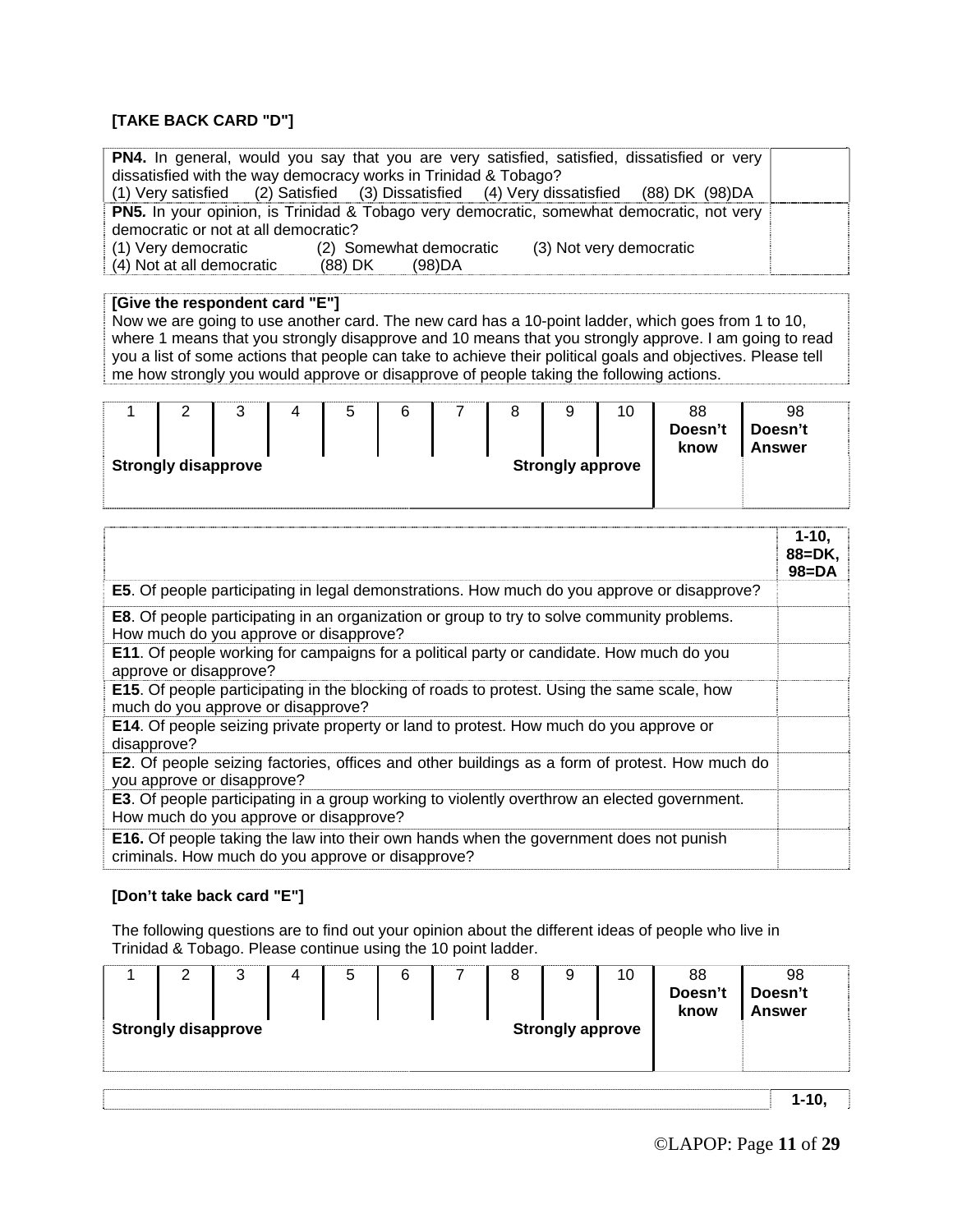|                                                                                                                                                                                                                                                                                                                              | $88 = DK.$<br>$98 = DA$ |
|------------------------------------------------------------------------------------------------------------------------------------------------------------------------------------------------------------------------------------------------------------------------------------------------------------------------------|-------------------------|
| <b>D1.</b> There are people who only say bad things about the form of government of Trinidad &<br>Tobago, not just the incumbent government but the system of government. How strongly do<br>you approve or disapprove of such people's right to vote? Please read me the number from<br>the scale: [Probe: To what degree?] |                         |
| D2. How strongly do you approve or disapprove that such people be allowed to conduct<br>peaceful demonstrations in order to express their views? Please read me the number.                                                                                                                                                  |                         |
| <b>D3.</b> Still thinking of those who only say bad things about the form of government of Trinidad &<br>Tobago, how strongly do you approve or disapprove of such people being permitted to run for<br>public office?                                                                                                       |                         |
| <b>D4.</b> How strongly do you approve or disapprove of such people appearing on television to<br>make speeches?                                                                                                                                                                                                             |                         |
| <b>D5.</b> And now, changing the topic and thinking of homosexuals, how strongly do you approve<br>or disapprove of such people being permitted to run for public office?                                                                                                                                                    |                         |
| <b>D6.</b> How strongly do you approve or disapprove that same-sex couples can have the right to<br>marry?                                                                                                                                                                                                                   |                         |

## **[Take back card "E"]**

Now changing the subject**…** 

| <b>DEM2.</b> Which of the following statements do you agree with the most:<br>(1) For people like me it doesn't matter whether a regime is democratic or non-democratic, or<br>(2) Democracy is preferable to any other form of government, or<br>(3) Under some circumstances an authoritarian government may be preferable to a<br>democratic one.<br>(88) DK (98) DA |  |  |  |  |  |
|-------------------------------------------------------------------------------------------------------------------------------------------------------------------------------------------------------------------------------------------------------------------------------------------------------------------------------------------------------------------------|--|--|--|--|--|
| <b>DEM11.</b> Do you think that our country needs a government with an iron fist, or that problems<br>can be resolved with everyone's participation?<br>(2) Participation for all<br>(1) Iron fist<br>(98)DA<br>(88) DK                                                                                                                                                 |  |  |  |  |  |

| <b>AUT1</b> . There are people who say that we need a strong leader who does not have to be<br>elected by the vote of the people. Others say that although things may not work, electoral<br>democracy, or the popular vote, is always best. What do you think? [Read the options]<br>(1) We need a strong leader who does not have to be elected<br>(2) Electoral democracy is the best<br>(98)DA<br>(88) DK |  |  |  |  |  |  |  |
|---------------------------------------------------------------------------------------------------------------------------------------------------------------------------------------------------------------------------------------------------------------------------------------------------------------------------------------------------------------------------------------------------------------|--|--|--|--|--|--|--|
| <b>PP1</b> . During election time, some people try to convince others to vote for a party or candidate.<br>How often have you tried to convince others to vote for a party or candidate? [Read the<br>options]                                                                                                                                                                                                |  |  |  |  |  |  |  |
| (1) Frequently<br>(2) Occasionally<br>(3) Rarely<br>(88) DK (98) DA<br>(4) Never                                                                                                                                                                                                                                                                                                                              |  |  |  |  |  |  |  |
| PP2. There are people who work for parties or candidates during electoral campaigns. Did you                                                                                                                                                                                                                                                                                                                  |  |  |  |  |  |  |  |
| work for any candidate or party in the last general elections of 2007?<br>(1) Yes, worked (2) Did not work<br>(88) DK (98) DA                                                                                                                                                                                                                                                                                 |  |  |  |  |  |  |  |

|                                                                                                   | N/A<br>Did not try<br>or did not<br>have<br>contact | No | Yes | <b>DK</b> | DA |  |
|---------------------------------------------------------------------------------------------------|-----------------------------------------------------|----|-----|-----------|----|--|
| Now we want to talk about your personal<br>experience with things that happen in<br>everyday life |                                                     |    |     |           |    |  |
| <b>EXC2.</b> Has a police officer asked you for a                                                 |                                                     |    |     | 88        | 98 |  |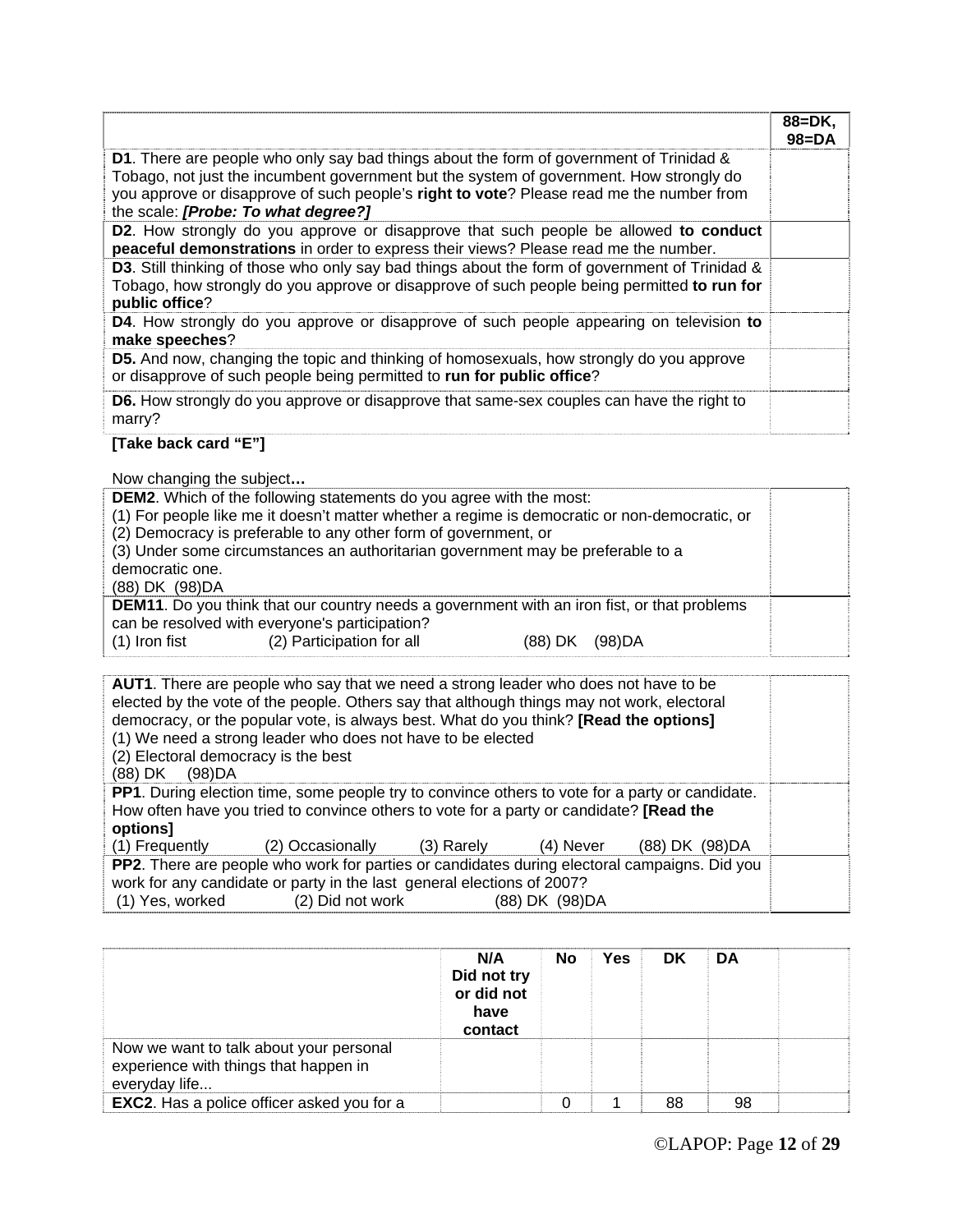|                                                                                                                                                                                                                                                                                                                                                                          | N/A<br>Did not try<br>or did not<br>have<br>contact | No          | <b>Yes</b>   | DK | <b>DA</b> |  |
|--------------------------------------------------------------------------------------------------------------------------------------------------------------------------------------------------------------------------------------------------------------------------------------------------------------------------------------------------------------------------|-----------------------------------------------------|-------------|--------------|----|-----------|--|
| bribe in the last twelve months?                                                                                                                                                                                                                                                                                                                                         |                                                     |             |              |    |           |  |
| <b>EXC6.</b> In the last twelve months, did any<br>government employee ask you for a bribe?                                                                                                                                                                                                                                                                              |                                                     | $\mathbf 0$ | 1            | 88 | 98        |  |
| <b>EXC11.</b> In the last twelve months, did you<br>have any official dealings in the local<br>government?<br>If the answer is No $\rightarrow$ mark 99<br>If it is Yes $\rightarrow$ ask the following:<br>In the last twelve months, to process any kind<br>of document (like a permit, for example), did<br>you have to pay any money beyond that<br>required by law? | 99                                                  | 0           | 1            | 88 | 98        |  |
| EXC13. Do you work?<br>If the answer is No $\rightarrow$ mark 99<br>If it is Yes $\rightarrow$ ask the following:<br>In your work, have you been asked to pay a<br>bribe in the last twelve months?                                                                                                                                                                      | 99                                                  | 0           | $\mathbf{1}$ | 88 | 98        |  |
| <b>EXC14.</b> In the last twelve months, have you<br>had any dealings with the courts?<br>If the answer is No $\rightarrow$ mark 99<br>If it is Yes $\rightarrow$ ask the following:<br>Did you have to pay a bribe to the courts in<br>the last twelve months?                                                                                                          | 99                                                  | $\mathbf 0$ | $\mathbf{1}$ | 88 | 98        |  |
| <b>EXC15.</b> Have you used any public health<br>services in the last twelve months?<br>If the answer is No $\rightarrow$ mark 99<br>If it is Yes $\rightarrow$ ask the following:<br>In order to be seen in a hospital or a clinic in<br>the last twelve months, did you have to pay a<br>bribe?                                                                        | 99                                                  | 0           | 1            | 88 | 98        |  |
| <b>EXC16.</b> Have you had a child in school in the<br>last twelve months?<br>If the answer is No $\rightarrow$ mark 99<br>If it is Yes→ ask the following:<br>Have you had to pay a bribe at school in the<br>last twelve months?                                                                                                                                       | 99                                                  | 0           | 1            | 88 | 98        |  |
| <b>EXC17.</b> Did anyone ask you for a bribe to<br>avoid having the electricity shut off?                                                                                                                                                                                                                                                                                |                                                     | $\mathbf 0$ | $\mathbf 1$  | 88 | 98        |  |
| <b>EXC18.</b> Do you think given the way things<br>are, sometimes paying a bribe is justified?                                                                                                                                                                                                                                                                           |                                                     | 0           | $\mathbf 1$  | 88 | 98        |  |

| <b>EXC7</b> . Taking into account your own experience or what you have heard, corruption among |                    |              |  |  |  |  |  |
|------------------------------------------------------------------------------------------------|--------------------|--------------|--|--|--|--|--|
| public officials is [Read] (1) Very common                                                     | (2) Common         | (3) Uncommon |  |  |  |  |  |
| (4) Very uncommon?<br>∣or                                                                      | (88) DK<br>(98) DA |              |  |  |  |  |  |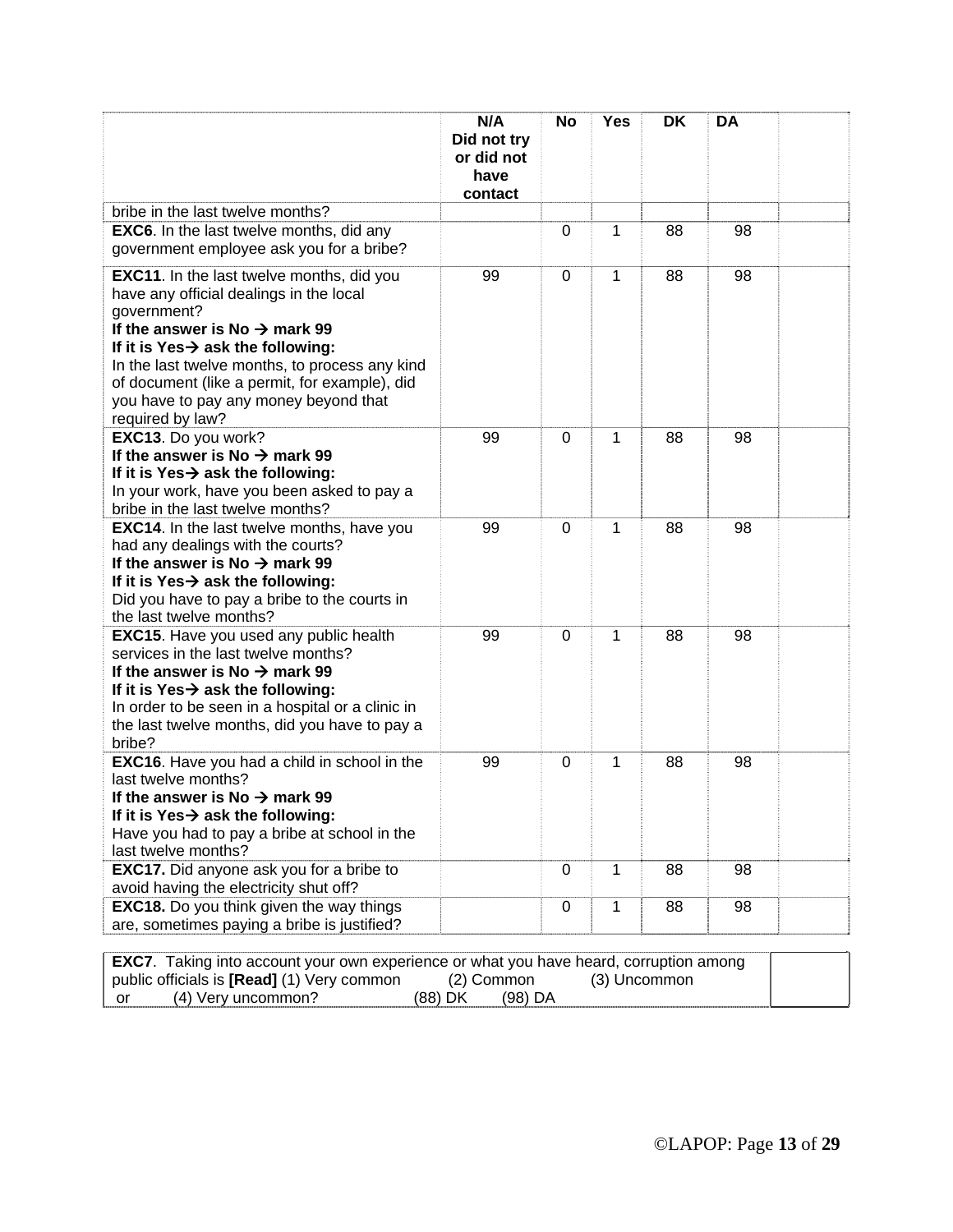| [Give card "D" again]: Here are a series of personality traits that may or may not apply to                                                                                                   |                                                          |   |                      |   |   |                |                                                                                                   |                                                                                                    |  |  |
|-----------------------------------------------------------------------------------------------------------------------------------------------------------------------------------------------|----------------------------------------------------------|---|----------------------|---|---|----------------|---------------------------------------------------------------------------------------------------|----------------------------------------------------------------------------------------------------|--|--|
| you. Using the 1-7 ladder, where 1 means "strongly disagree" and 7 means "strongly agree,"                                                                                                    |                                                          |   |                      |   |   |                |                                                                                                   |                                                                                                    |  |  |
| please tell me the number that indicates the extent to which you agree or disagree with that<br>statement. You should rate the extent to which the pair of traits applies to you, even if one |                                                          |   |                      |   |   |                |                                                                                                   |                                                                                                    |  |  |
|                                                                                                                                                                                               |                                                          |   |                      |   |   |                |                                                                                                   |                                                                                                    |  |  |
| characteristic applies more strongly than the other.                                                                                                                                          |                                                          |   |                      |   |   |                |                                                                                                   |                                                                                                    |  |  |
|                                                                                                                                                                                               |                                                          |   |                      |   |   |                |                                                                                                   |                                                                                                    |  |  |
|                                                                                                                                                                                               | Write a number 1-7, or 88=DK AND 98=DA                   |   |                      |   |   |                |                                                                                                   |                                                                                                    |  |  |
|                                                                                                                                                                                               |                                                          |   |                      |   |   |                |                                                                                                   |                                                                                                    |  |  |
| 1                                                                                                                                                                                             | $\overline{2}$                                           | 3 | 4                    | 5 | 6 | $\overline{7}$ | 88                                                                                                | 98                                                                                                 |  |  |
|                                                                                                                                                                                               |                                                          |   |                      |   |   |                |                                                                                                   |                                                                                                    |  |  |
| <b>Strongly disagree</b><br>Doesn't<br>Doesn't<br><b>Strongly agree</b>                                                                                                                       |                                                          |   |                      |   |   |                |                                                                                                   |                                                                                                    |  |  |
|                                                                                                                                                                                               | know<br>answer                                           |   |                      |   |   |                |                                                                                                   |                                                                                                    |  |  |
|                                                                                                                                                                                               |                                                          |   |                      |   |   |                |                                                                                                   |                                                                                                    |  |  |
|                                                                                                                                                                                               |                                                          |   |                      |   |   |                |                                                                                                   |                                                                                                    |  |  |
| You see yourself as a:                                                                                                                                                                        |                                                          |   |                      |   |   |                |                                                                                                   |                                                                                                    |  |  |
| PER1. Sociable and active person.                                                                                                                                                             |                                                          |   |                      |   |   |                |                                                                                                   |                                                                                                    |  |  |
| PER2. Critical and quarrelsome person.                                                                                                                                                        |                                                          |   |                      |   |   |                |                                                                                                   |                                                                                                    |  |  |
| PER3. Dependable and self-disciplined person.                                                                                                                                                 |                                                          |   |                      |   |   |                |                                                                                                   |                                                                                                    |  |  |
|                                                                                                                                                                                               |                                                          |   |                      |   |   |                |                                                                                                   |                                                                                                    |  |  |
| PER4. Anxious and easily upset person.                                                                                                                                                        |                                                          |   |                      |   |   |                |                                                                                                   |                                                                                                    |  |  |
| PER5. Open to new experiences and intellectual person.                                                                                                                                        |                                                          |   |                      |   |   |                |                                                                                                   |                                                                                                    |  |  |
| PER6. Quiet and shy person.                                                                                                                                                                   |                                                          |   |                      |   |   |                |                                                                                                   |                                                                                                    |  |  |
|                                                                                                                                                                                               |                                                          |   |                      |   |   |                |                                                                                                   |                                                                                                    |  |  |
| PER7. Generous and warm person.                                                                                                                                                               |                                                          |   |                      |   |   |                |                                                                                                   |                                                                                                    |  |  |
| PER8. Disorganized and careless person.                                                                                                                                                       |                                                          |   |                      |   |   |                |                                                                                                   |                                                                                                    |  |  |
| PER9. Calm and emotionally stable person.                                                                                                                                                     |                                                          |   |                      |   |   |                |                                                                                                   |                                                                                                    |  |  |
| PER10. Uncreative and unimaginative person.                                                                                                                                                   |                                                          |   |                      |   |   |                |                                                                                                   |                                                                                                    |  |  |
| [Take back Card "D"]                                                                                                                                                                          |                                                          |   |                      |   |   |                |                                                                                                   |                                                                                                    |  |  |
|                                                                                                                                                                                               |                                                          |   |                      |   |   |                |                                                                                                   |                                                                                                    |  |  |
|                                                                                                                                                                                               |                                                          |   |                      |   |   |                |                                                                                                   |                                                                                                    |  |  |
|                                                                                                                                                                                               |                                                          |   |                      |   |   |                | <b>CRISIS1.</b> Some say that our country is suffering a very serious economic crisis, others say |                                                                                                    |  |  |
|                                                                                                                                                                                               |                                                          |   |                      |   |   |                | that we are suffering a crisis but it is not very serious, while others say that there is not an  |                                                                                                    |  |  |
| economic crisis. What do you think? [Read options]                                                                                                                                            |                                                          |   |                      |   |   |                |                                                                                                   |                                                                                                    |  |  |
| (1) We are suffering a very serious economic crisis [Continue]                                                                                                                                |                                                          |   |                      |   |   |                |                                                                                                   |                                                                                                    |  |  |
| (2) We are suffering a crisis but it is not very serious [Continue]                                                                                                                           |                                                          |   |                      |   |   |                |                                                                                                   |                                                                                                    |  |  |
| (3) There is not an economic crisis [Go to VB1]                                                                                                                                               |                                                          |   |                      |   |   |                |                                                                                                   |                                                                                                    |  |  |
| (88) DK [Go to VB1] (98) DA [Go to VB1]                                                                                                                                                       |                                                          |   |                      |   |   |                |                                                                                                   |                                                                                                    |  |  |
|                                                                                                                                                                                               |                                                          |   |                      |   |   |                |                                                                                                   | <b>CRISIS2.</b> Who is the most to blame for the current economic crisis in our country from among |  |  |
|                                                                                                                                                                                               |                                                          |   |                      |   |   |                |                                                                                                   |                                                                                                    |  |  |
| the following: [READ LIST, MARK ONLY ONE RESPONSE]                                                                                                                                            |                                                          |   |                      |   |   |                |                                                                                                   |                                                                                                    |  |  |
| (01) The previous government                                                                                                                                                                  |                                                          |   |                      |   |   |                |                                                                                                   |                                                                                                    |  |  |
| (02) The current government                                                                                                                                                                   |                                                          |   |                      |   |   |                |                                                                                                   |                                                                                                    |  |  |
| (03) Ourselves, the Trinidadians and Tobagonians                                                                                                                                              |                                                          |   |                      |   |   |                |                                                                                                   |                                                                                                    |  |  |
| (04) The rich people of our country                                                                                                                                                           |                                                          |   |                      |   |   |                |                                                                                                   |                                                                                                    |  |  |
| (05) The problems of democracy                                                                                                                                                                |                                                          |   |                      |   |   |                |                                                                                                   |                                                                                                    |  |  |
|                                                                                                                                                                                               |                                                          |   |                      |   |   |                | (06) The rich countries [Accept also Unites States, England, France, Germany, and                 |                                                                                                    |  |  |
| Japan]                                                                                                                                                                                        |                                                          |   |                      |   |   |                |                                                                                                   |                                                                                                    |  |  |
|                                                                                                                                                                                               |                                                          |   |                      |   |   |                |                                                                                                   |                                                                                                    |  |  |
| (07) The economic system of the country, or                                                                                                                                                   |                                                          |   |                      |   |   |                |                                                                                                   |                                                                                                    |  |  |
| (08) Never have thought about it                                                                                                                                                              |                                                          |   |                      |   |   |                |                                                                                                   |                                                                                                    |  |  |
| (77) [Don't read] Other                                                                                                                                                                       |                                                          |   |                      |   |   |                |                                                                                                   |                                                                                                    |  |  |
| (88) [Don't read] DK                                                                                                                                                                          |                                                          |   | (98) [Don't read] DR |   |   | (99) N/A       |                                                                                                   |                                                                                                    |  |  |
|                                                                                                                                                                                               |                                                          |   |                      |   |   |                |                                                                                                   |                                                                                                    |  |  |
|                                                                                                                                                                                               |                                                          |   |                      |   |   |                |                                                                                                   |                                                                                                    |  |  |
| VB1. Are you registered to vote (1) Yes<br>$(2)$ No<br>(3) Being processed<br>(98) DA                                                                                                         |                                                          |   |                      |   |   |                |                                                                                                   |                                                                                                    |  |  |
| (88) DK                                                                                                                                                                                       |                                                          |   |                      |   |   |                |                                                                                                   |                                                                                                    |  |  |
|                                                                                                                                                                                               | VB2. Did you vote in the last general elections of 2007? |   |                      |   |   |                |                                                                                                   |                                                                                                    |  |  |
| (1) Voted [Continue]                                                                                                                                                                          |                                                          |   |                      |   |   |                |                                                                                                   |                                                                                                    |  |  |
| (2) Did not vote [Go to VB10]                                                                                                                                                                 |                                                          |   |                      |   |   |                |                                                                                                   |                                                                                                    |  |  |
| (88) DK <b>[Go to VB10]</b>                                                                                                                                                                   |                                                          |   | (98) DA[Go to VB10]  |   |   |                |                                                                                                   |                                                                                                    |  |  |

**VB3**. Who did you vote for in the last general elections of 2007? **[DON'T READ THE LIST]**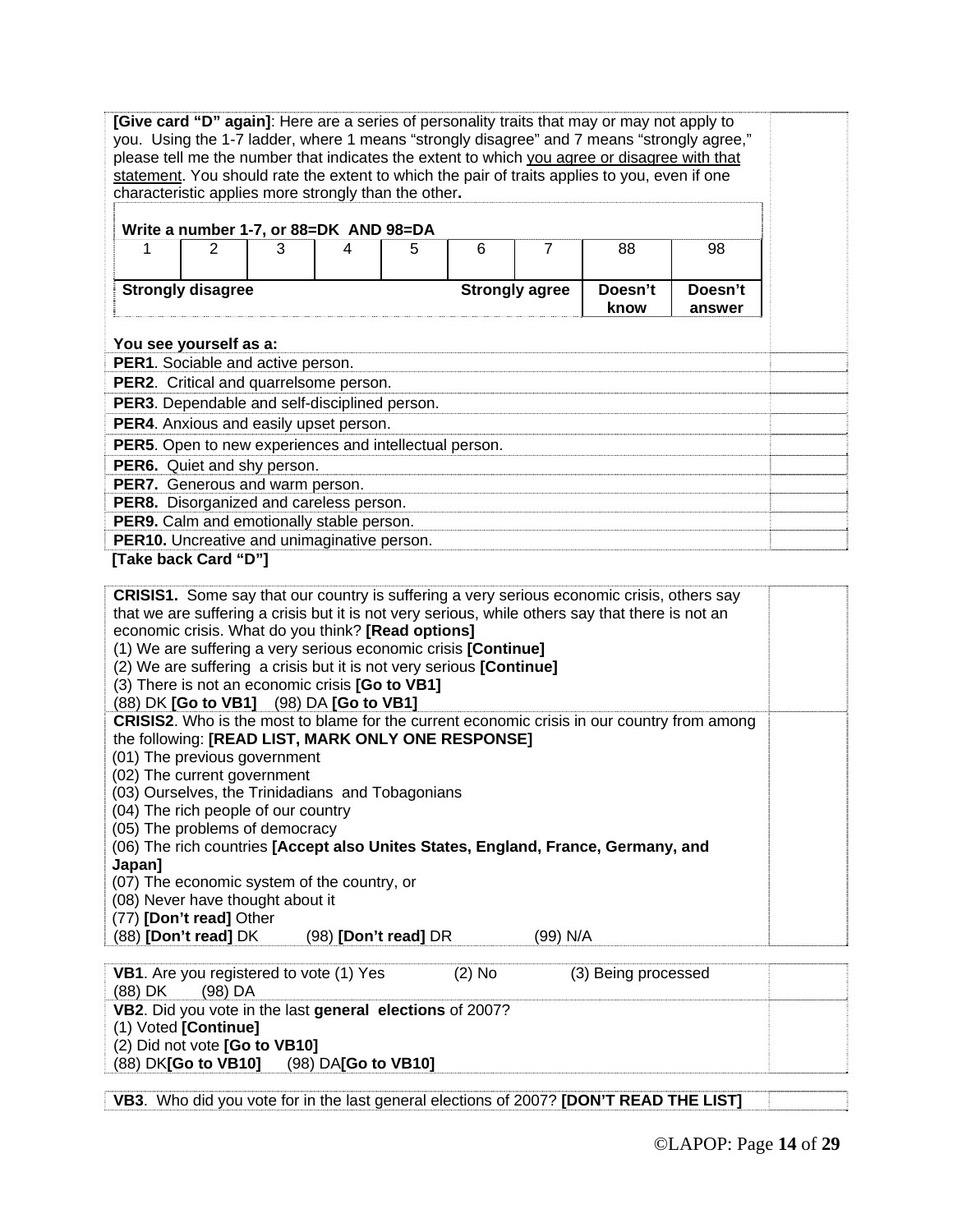| (00) none (Blank ballot or spoiled or null ballot)                                           |  |
|----------------------------------------------------------------------------------------------|--|
| (2501) People's National Movement                                                            |  |
| (2502) United National Congress-Alliance                                                     |  |
| (2503) Congress of the People                                                                |  |
| (2504) Democratic Action Congress                                                            |  |
| (2505) Democratic National Assembly                                                          |  |
| (2606) Independents                                                                          |  |
| (77) Other                                                                                   |  |
| (98) DA (99) N/A (Did not vote)<br>(88) DK                                                   |  |
| VB10. Do you currently identify with a political party?                                      |  |
| (1) Yes $[Continue]$ (2) No $[Go to POL1]$ (88) DK $[Skip to POL1]$ (98) DA $[Skip to POL1]$ |  |
| VB11. Which political party do you identify with? [DON'T READ THE LIST]                      |  |
| (2501) People's National Movement                                                            |  |
| (2502) United National Congress-Alliance                                                     |  |
| (2503) Congress of the People                                                                |  |
| (2504) Democratic Action Congress                                                            |  |
| (2505) Democratic National Assembly                                                          |  |
| (2501) People's National Movement                                                            |  |
| (2502) United National Congress-Alliance                                                     |  |
| (2503) Congress of the People                                                                |  |
| (2504) Democratic Action Congress                                                            |  |
| (2505) Democratic National Assembly                                                          |  |
| (88) DK<br>$(99)$ NA<br>(98) DA                                                              |  |
|                                                                                              |  |
| <b>POL1.</b> How much interest do you have in politics: a lot, some, little or none?         |  |
| $(2)$ Some<br>$(3)$ Little<br>$(4)$ None<br>(88) DK (98) DA<br>$(1)$ A lot                   |  |

|                                                                                             | <b>FULT.</b> TIOW INDUCT INCRESS OF YOU HAVE IN DOINCS. A TOC, SOME, INDEE OF HONE!   |            |          |                 |  |  |  |  |  |  |
|---------------------------------------------------------------------------------------------|---------------------------------------------------------------------------------------|------------|----------|-----------------|--|--|--|--|--|--|
| (1) A lot                                                                                   | (2) Some                                                                              | (3) Little | (4) None | (88) DK (98) DA |  |  |  |  |  |  |
| <b>POL2.</b> How often do you discuss politics with other people? <b>[Read the options]</b> |                                                                                       |            |          |                 |  |  |  |  |  |  |
|                                                                                             | (1) Daily $(2)$ A few times a week $(3)$ A few times a month $(4)$ Rarely $(5)$ Never |            |          |                 |  |  |  |  |  |  |
| (88) DK (98) DA                                                                             |                                                                                       |            |          |                 |  |  |  |  |  |  |
|                                                                                             |                                                                                       |            |          |                 |  |  |  |  |  |  |

**VB20**. **[Ask to everyone]** If the next general elections were being held this week, what would you do? **[Read options]** 

(1) Wouldn't vote

(2) Would vote for the incumbent candidate or party

(3) Would vote for a candidate or party different from the current government

(4) Would go to vote but would leave the ballot blank or would purposely cancel my vote

(5) It would depend on who the candidates are

(88) DK (98) DA

**VB21**. What is the way that you think you can have the most influence to change things? **[Read options]** 

(1) Vote to elect those who support your position

(2) Participate in protest movements and demand changes directly

(3) Influence in other ways, or do you think

(4) It is not possible to have influence in order to change things, it does not matter

(88) DK (98) DA

| <b>CLIEN1.</b> In recent years and thinking about election campaigns, has a candidate or someone                                                                                          |  |  |  |  |  |
|-------------------------------------------------------------------------------------------------------------------------------------------------------------------------------------------|--|--|--|--|--|
| from a political party offered you something, like a favor, food, or any other benefit or thing in                                                                                        |  |  |  |  |  |
| return for your vote or support? Has this happened often, sometimes or never?                                                                                                             |  |  |  |  |  |
| (1) Often [Continue with CLIEN2]                                                                                                                                                          |  |  |  |  |  |
| (2) Sometimes [Continue with CLIEN2]                                                                                                                                                      |  |  |  |  |  |
| (3) Never [Skip to CLIEN3]                                                                                                                                                                |  |  |  |  |  |
| (88) DK[Skip to CLIEN3]<br>$(98)$ DA [Skip to CLIEN3]                                                                                                                                     |  |  |  |  |  |
| <b>CLIEN2.</b> And thinking of the last time this happened; did what they offered make you more<br>likely or less likely to vote for the candidate or party that offered you those goods? |  |  |  |  |  |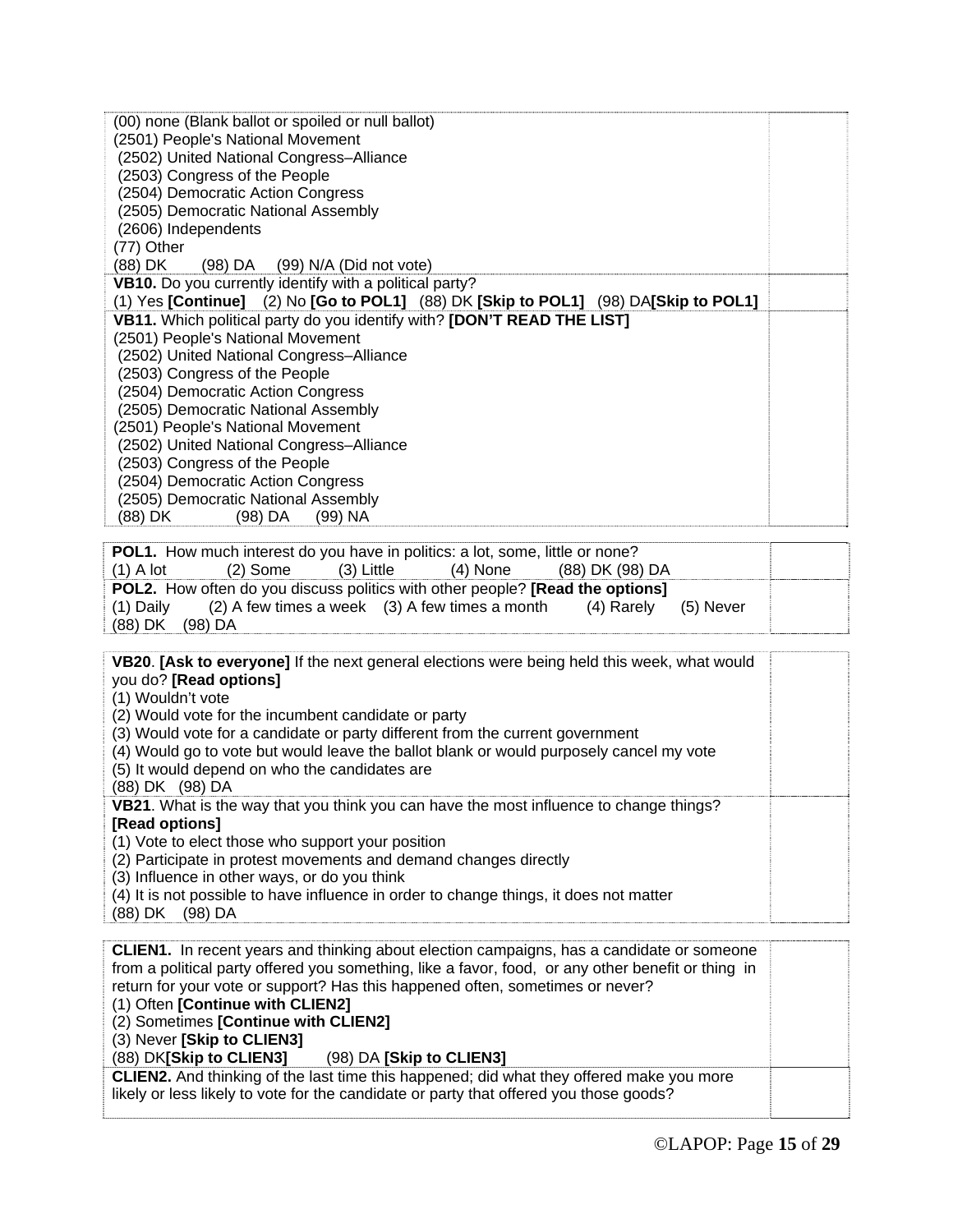| (1) More likely                                                                                                                                                                                |  |  |  |  |  |  |
|------------------------------------------------------------------------------------------------------------------------------------------------------------------------------------------------|--|--|--|--|--|--|
| (2) Less likely                                                                                                                                                                                |  |  |  |  |  |  |
| (3) Equally likely                                                                                                                                                                             |  |  |  |  |  |  |
| (88) DK (98) DA (99) N/A                                                                                                                                                                       |  |  |  |  |  |  |
| <b>CLIEN3.</b> Thinking about the last two elections, did a candidate or someone from a political<br>party threaten you that you or your community would be cut off from some service or other |  |  |  |  |  |  |
| benefits if you did not vote for his or her candidate or party? [Read alternatives]                                                                                                            |  |  |  |  |  |  |
| (1) They threatened your community                                                                                                                                                             |  |  |  |  |  |  |
| (2) They threatened you                                                                                                                                                                        |  |  |  |  |  |  |
| (3) They threatened both you and your community                                                                                                                                                |  |  |  |  |  |  |
| (4) Neither you nor your community were threatened                                                                                                                                             |  |  |  |  |  |  |
| (88) DK<br>(98) DA                                                                                                                                                                             |  |  |  |  |  |  |

| ED. How many years of schooling have you completed?                                                                                                                                                |                |                |                |                |       |           |
|----------------------------------------------------------------------------------------------------------------------------------------------------------------------------------------------------|----------------|----------------|----------------|----------------|-------|-----------|
| Standard if primary/ Form if secondary/ Year if university Year ________________<br>secondary, vocational, university, $) =$ _________ total number of years [Use the table below for the<br>code] |                |                |                |                |       | (primary, |
|                                                                                                                                                                                                    | 1 <sup>0</sup> | $2^0$          | 3 <sup>0</sup> | 4 <sup>0</sup> | $5^0$ |           |
| None                                                                                                                                                                                               | $\Omega$       |                |                |                |       |           |
| Primary                                                                                                                                                                                            |                | 2              | 3              | 4              | 5     |           |
| Secondary CXC                                                                                                                                                                                      | 6              | $\overline{7}$ | 8              | 9              | 10    |           |
| Secondary GCE/CAPE                                                                                                                                                                                 | 11             | 12             |                |                |       |           |
| Vocational                                                                                                                                                                                         | 11             | 12             |                |                |       |           |
| University                                                                                                                                                                                         | 13             | 14             | 15             |                |       |           |
| Doesn't know                                                                                                                                                                                       | 88             |                |                |                |       |           |
| Doesn't respond                                                                                                                                                                                    | 98             |                |                |                |       |           |
|                                                                                                                                                                                                    |                |                |                |                |       |           |

| Q2. How old are you? _______________ years<br>$(888=DK)$ $(988=DR)$                                                                                                                                                                                                                                                                                                                                                                    |  |
|----------------------------------------------------------------------------------------------------------------------------------------------------------------------------------------------------------------------------------------------------------------------------------------------------------------------------------------------------------------------------------------------------------------------------------------|--|
| Y1. [Ask all respondents 25 years of age or younger]<br>Within five years, do you see yourself playing some role in the country's politics, for<br>example[Read options, only mark one answer]<br>(1) Participating in a non-governmental organization (NGO), community association or political<br>party<br>(2) Running for some public office in elections<br>(3) Participating in a revolutionary movement<br>(4) None of the above |  |
| (5) [Do not Read] Other                                                                                                                                                                                                                                                                                                                                                                                                                |  |
| (88) DK                                                                                                                                                                                                                                                                                                                                                                                                                                |  |
| (98) DA                                                                                                                                                                                                                                                                                                                                                                                                                                |  |
| (99) N/A                                                                                                                                                                                                                                                                                                                                                                                                                               |  |
| Y2. [Ask all respondents 25 years of age or younger]<br>What issues or problems worry you most of the time? [Don't read options, only mark one<br>answer] [If the respondent answers "the future" ask: "What things about the future<br>worry you?]                                                                                                                                                                                    |  |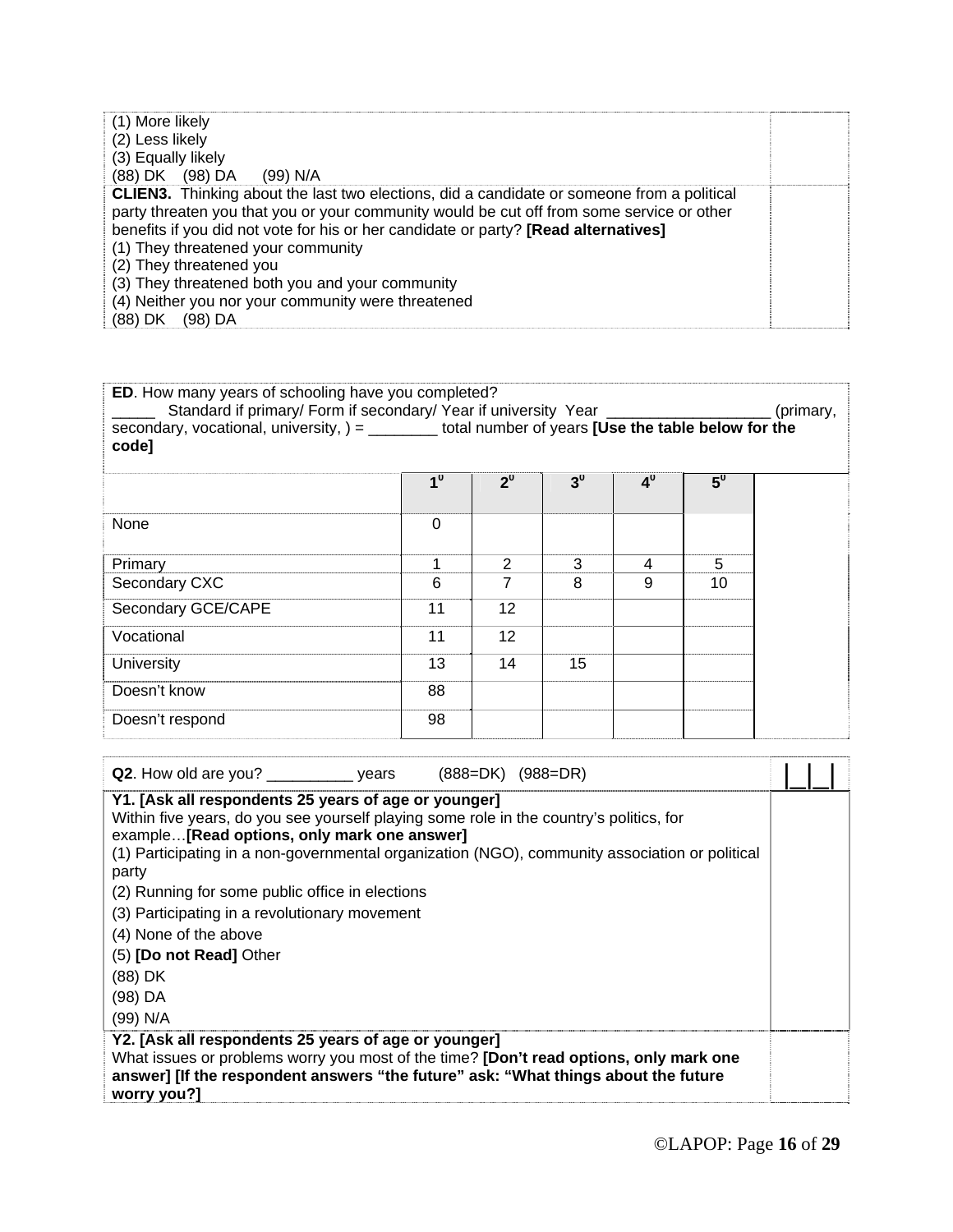| (1) Work, employment, salary, income, economic or workforce stability<br>(2) Having a good time, parties, sports, clubs, dates, girlfriend/boyfriend, starting a family, girls<br>or boys<br>(3) Material possessions (clothes and shoes, cell phones, ipods, computers)<br>(4) Getting or finishing education, paying for education<br>(5) Security, crime, gangs<br>(6) Interpersonal relationships (relationships with parents, family, friends, and others)<br>(7) Health<br>(8) Environment<br>(9) Situation of the country<br>(10) Nothing, not worried about anything<br>(11) Other response<br>(88) DK<br>(98) DA<br>(99) N/A |  |
|---------------------------------------------------------------------------------------------------------------------------------------------------------------------------------------------------------------------------------------------------------------------------------------------------------------------------------------------------------------------------------------------------------------------------------------------------------------------------------------------------------------------------------------------------------------------------------------------------------------------------------------|--|
| Y3. [Ask all respondents 25 years of age or younger]<br>In your opinion, generally speaking, is the country moving in the correct direction or in the                                                                                                                                                                                                                                                                                                                                                                                                                                                                                 |  |
| wrong direction?                                                                                                                                                                                                                                                                                                                                                                                                                                                                                                                                                                                                                      |  |
| (1) Correct                                                                                                                                                                                                                                                                                                                                                                                                                                                                                                                                                                                                                           |  |
| (2) Wrong                                                                                                                                                                                                                                                                                                                                                                                                                                                                                                                                                                                                                             |  |
| (88) DK                                                                                                                                                                                                                                                                                                                                                                                                                                                                                                                                                                                                                               |  |
| (98) DA                                                                                                                                                                                                                                                                                                                                                                                                                                                                                                                                                                                                                               |  |
| (99) N/A                                                                                                                                                                                                                                                                                                                                                                                                                                                                                                                                                                                                                              |  |
| [Ask all respondents 25 years of age or younger]                                                                                                                                                                                                                                                                                                                                                                                                                                                                                                                                                                                      |  |
| HAICR1. Could you tell me, what is your main source of information? [Don't read options,                                                                                                                                                                                                                                                                                                                                                                                                                                                                                                                                              |  |
| only mark one answer]<br>(01) TV                                                                                                                                                                                                                                                                                                                                                                                                                                                                                                                                                                                                      |  |
| (02) Newspaper                                                                                                                                                                                                                                                                                                                                                                                                                                                                                                                                                                                                                        |  |
| $(03)$ Radio                                                                                                                                                                                                                                                                                                                                                                                                                                                                                                                                                                                                                          |  |
| (04) Church                                                                                                                                                                                                                                                                                                                                                                                                                                                                                                                                                                                                                           |  |
| (05) Community center                                                                                                                                                                                                                                                                                                                                                                                                                                                                                                                                                                                                                 |  |
| (06) School                                                                                                                                                                                                                                                                                                                                                                                                                                                                                                                                                                                                                           |  |
| (07) Family members                                                                                                                                                                                                                                                                                                                                                                                                                                                                                                                                                                                                                   |  |
|                                                                                                                                                                                                                                                                                                                                                                                                                                                                                                                                                                                                                                       |  |
| (08) Coworkers or school colleagues<br>(09) Friends                                                                                                                                                                                                                                                                                                                                                                                                                                                                                                                                                                                   |  |
| (10) Neighbors                                                                                                                                                                                                                                                                                                                                                                                                                                                                                                                                                                                                                        |  |
| (11) Internet outlets (excluding newspapers)                                                                                                                                                                                                                                                                                                                                                                                                                                                                                                                                                                                          |  |
| (88) DK                                                                                                                                                                                                                                                                                                                                                                                                                                                                                                                                                                                                                               |  |
| (98) DA                                                                                                                                                                                                                                                                                                                                                                                                                                                                                                                                                                                                                               |  |
| (99) N/A                                                                                                                                                                                                                                                                                                                                                                                                                                                                                                                                                                                                                              |  |
| Q3C. What is your religion, if any? [Do not read options]                                                                                                                                                                                                                                                                                                                                                                                                                                                                                                                                                                             |  |
| (1) Catholic                                                                                                                                                                                                                                                                                                                                                                                                                                                                                                                                                                                                                          |  |
| (2) Protestant, Mainline Protestant or Protestant non-Evangelical (Christian; Calvinist;                                                                                                                                                                                                                                                                                                                                                                                                                                                                                                                                              |  |
| Lutheran; Methodist; Presbyterian; Disciple of Christ; Anglican; Episcopalian; Moravian).                                                                                                                                                                                                                                                                                                                                                                                                                                                                                                                                             |  |
| (3) Non-Christian Eastern Religions (Islam; Buddhist; Hinduism; Taoist; Confucianism; Baha'i).                                                                                                                                                                                                                                                                                                                                                                                                                                                                                                                                        |  |
| (4) None (Believes in a Supreme Entity but does not belong to any religion)                                                                                                                                                                                                                                                                                                                                                                                                                                                                                                                                                           |  |
| (5) Evangelical and Pentecostal (Evangelical; Pentecostals; Church of God; Assemblies of                                                                                                                                                                                                                                                                                                                                                                                                                                                                                                                                              |  |
| God; Universal Church of the Kingdom of God; International Church of the Foursquare                                                                                                                                                                                                                                                                                                                                                                                                                                                                                                                                                   |  |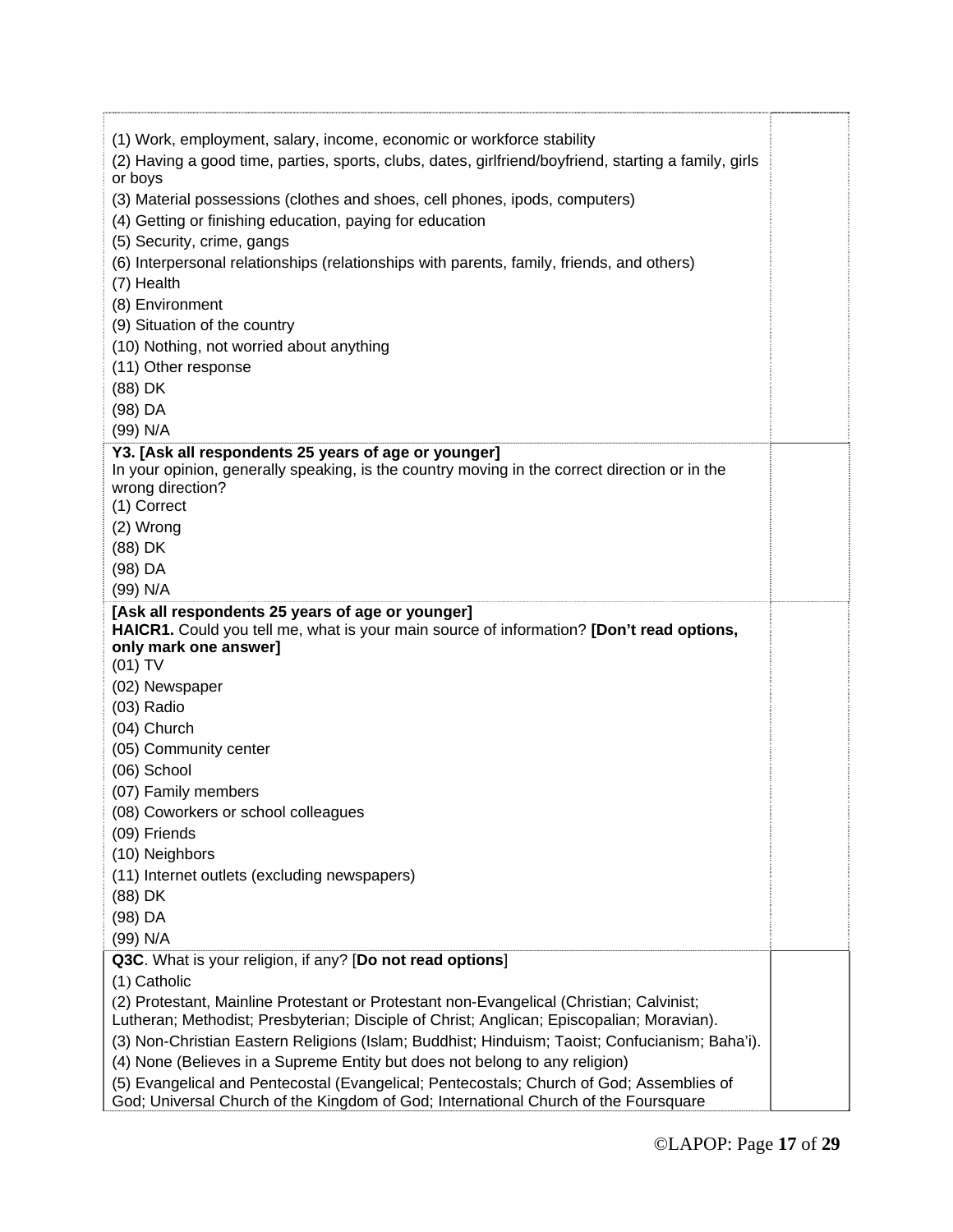| Gospel; Christ Pentecostal Church; Christian Congregation; Mennonite; Brethren; Christian<br>Reformed Church; Charismatic non-Catholic; Light of World; Baptist; Nazarene; Salvation<br>Army; Adventist; Seventh-Day Adventist; Sara Nossa Terra).<br>(6) LDS (Mormon). |  |  |  |  |  |  |
|-------------------------------------------------------------------------------------------------------------------------------------------------------------------------------------------------------------------------------------------------------------------------|--|--|--|--|--|--|
| (7) Traditional Religions or Native Religions (Candomblé, Voodoo, Rastafarian, Mayan<br>Traditional Religion; Umbanda; Maria Lonza; Inti; Kardecista, Santo Daime, Esoterica).                                                                                          |  |  |  |  |  |  |
| (10) Jewish (Orthodox; Conservative; Reform).                                                                                                                                                                                                                           |  |  |  |  |  |  |
| (11) Agnostic, atheist (Does not believe in God).                                                                                                                                                                                                                       |  |  |  |  |  |  |
| (12) Jehovah's Witness.                                                                                                                                                                                                                                                 |  |  |  |  |  |  |
| (88) DK (98) DA                                                                                                                                                                                                                                                         |  |  |  |  |  |  |
| Q5A. How often do you attend religious services? [Read options]                                                                                                                                                                                                         |  |  |  |  |  |  |
| (1) More than once per week<br>(2) Once per week<br>(3) Once a month<br>(4) Once or twice a year<br>(5) Never or almost never<br>(88) DK (98) DA                                                                                                                        |  |  |  |  |  |  |
| Q5B. Please, could you tell me how important is religion in your life? [Read options]<br>(1) Very important (2) Rather important<br>(3) Not very important (4) Not at all important                                                                                     |  |  |  |  |  |  |
| (88) DK<br>$(98)$ DA                                                                                                                                                                                                                                                    |  |  |  |  |  |  |
| [GIVE CARD "F"]                                                                                                                                                                                                                                                         |  |  |  |  |  |  |
| Q10. Into which of the following income ranges does the total monthly income of this<br>household fit, including remittances from abroad and the income of all the working adults and                                                                                   |  |  |  |  |  |  |
| children?<br>[If the interviewee does not get it, ask: "Which is the total monthly income in your                                                                                                                                                                       |  |  |  |  |  |  |
| household?]                                                                                                                                                                                                                                                             |  |  |  |  |  |  |
| [10 deciles based on the currency and distribution of the country]                                                                                                                                                                                                      |  |  |  |  |  |  |
| (00) No income                                                                                                                                                                                                                                                          |  |  |  |  |  |  |
| (01) Less than \$2500                                                                                                                                                                                                                                                   |  |  |  |  |  |  |
| $(02)$ \$2600-\$5000                                                                                                                                                                                                                                                    |  |  |  |  |  |  |
| $(03)$ \$5100-\$10000                                                                                                                                                                                                                                                   |  |  |  |  |  |  |
| (04) \$10001-\$15000<br>(05) \$15001-\$20000                                                                                                                                                                                                                            |  |  |  |  |  |  |
| (06) \$20001-\$30000                                                                                                                                                                                                                                                    |  |  |  |  |  |  |
| $(07)$ \$30001-\$40000                                                                                                                                                                                                                                                  |  |  |  |  |  |  |
| (08) \$40001-50000                                                                                                                                                                                                                                                      |  |  |  |  |  |  |
| (09) \$50001-\$750 00                                                                                                                                                                                                                                                   |  |  |  |  |  |  |
| (10) More than \$75001                                                                                                                                                                                                                                                  |  |  |  |  |  |  |
| (88) DK (98) DA                                                                                                                                                                                                                                                         |  |  |  |  |  |  |
| [TAKE BACK CARD "F"]<br>Q10A. Do you or someone else living in your household receive remittances (from abroad?                                                                                                                                                         |  |  |  |  |  |  |
| (1) Yes [Continue]<br>(88) DK[Go to Q10A2]<br>$(2)$ No $[Go to Q10A2]$                                                                                                                                                                                                  |  |  |  |  |  |  |
| (98) DA [Go to Q10A2]                                                                                                                                                                                                                                                   |  |  |  |  |  |  |
| Q10A1. [Only for those who receive remittances] How do you generally use the                                                                                                                                                                                            |  |  |  |  |  |  |
| remittances? [Don't Read]                                                                                                                                                                                                                                               |  |  |  |  |  |  |
| (1) Consumption (food, clothing)<br>(2) Housing (construction, repair)                                                                                                                                                                                                  |  |  |  |  |  |  |
| (3) Education                                                                                                                                                                                                                                                           |  |  |  |  |  |  |
| (4) Community (schools repairs, reconstruction of churches/temples, community parties)                                                                                                                                                                                  |  |  |  |  |  |  |
| (5) Health care                                                                                                                                                                                                                                                         |  |  |  |  |  |  |
| (6) Savings/Investment                                                                                                                                                                                                                                                  |  |  |  |  |  |  |
| (7) Other                                                                                                                                                                                                                                                               |  |  |  |  |  |  |
| (88) DK (98) DA<br>(99) N/A                                                                                                                                                                                                                                             |  |  |  |  |  |  |
| Q10B. [Only if respondent receives remittances] To what extent does the income of this<br>household depend on remittances from abroad? [Read Options]                                                                                                                   |  |  |  |  |  |  |
| (1) A lot (2) Some (3) Little (4) Nothing (88) DK (98) DA<br>(99) N/A                                                                                                                                                                                                   |  |  |  |  |  |  |
| Q10A2. Twelve months ago, did you or anyone in your household receive remittances from                                                                                                                                                                                  |  |  |  |  |  |  |
|                                                                                                                                                                                                                                                                         |  |  |  |  |  |  |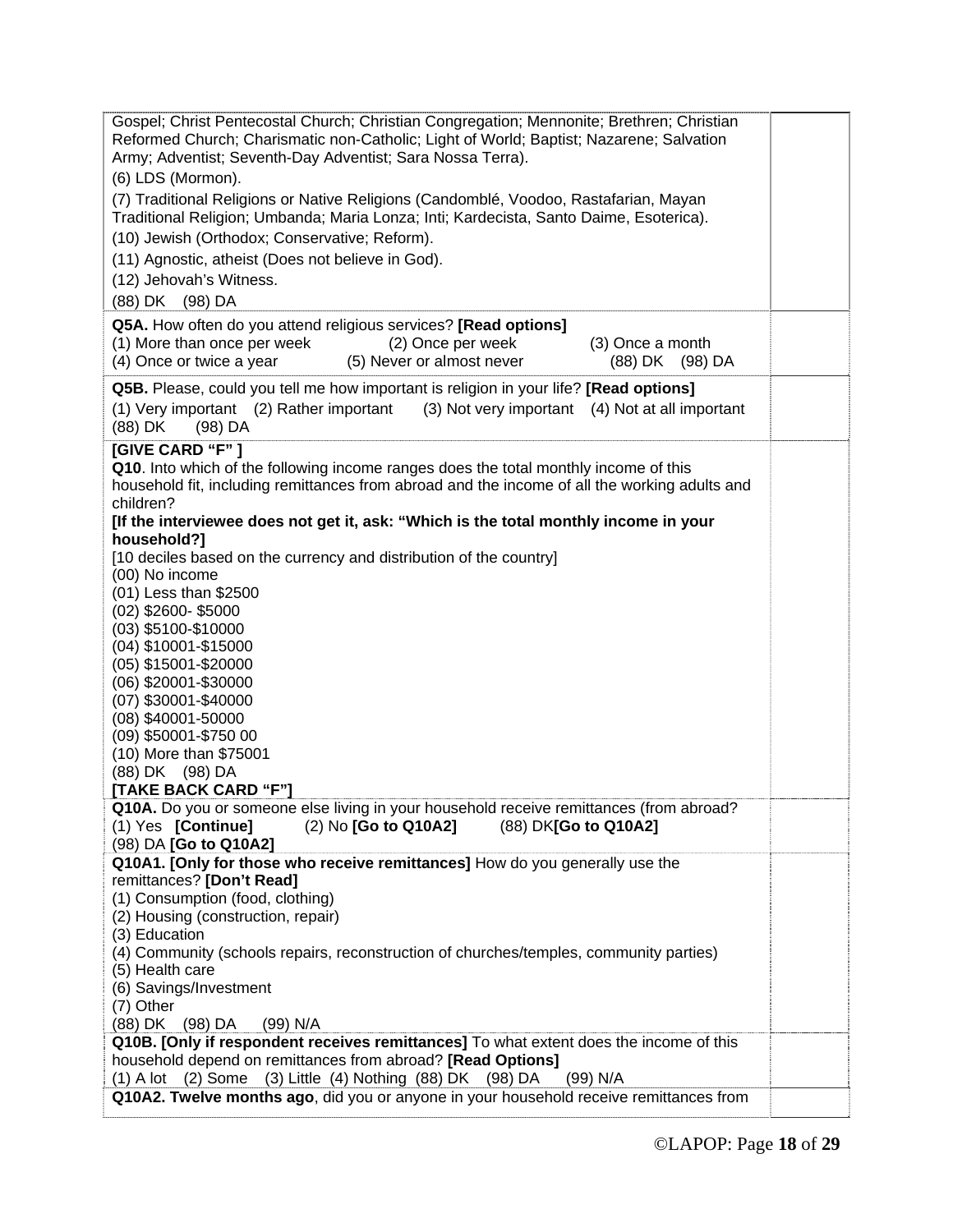| (1) Yes [If the answer was "Yes" to question Q10A, continue to Q10A3. If the answer          |  |  |  |  |  |  |
|----------------------------------------------------------------------------------------------|--|--|--|--|--|--|
| was "No" or "NS/NR to question Q10A," please continue to Q10C]                               |  |  |  |  |  |  |
| (2) No [Pase a Q10C]                                                                         |  |  |  |  |  |  |
| (88) DK [Pase a Q10C] (98) DA [Pase a Q10C]                                                  |  |  |  |  |  |  |
| Q10A3. During the past year, has the amount of money (decreased, increased, or stayed the    |  |  |  |  |  |  |
| same?                                                                                        |  |  |  |  |  |  |
| (3) Decreased (88) DK (98) DA<br>(1) Increased<br>(2) Stayed the same<br>(99) N/A            |  |  |  |  |  |  |
| Q10C. [Ask to everybody] Do you have close relatives who use to live in this household and   |  |  |  |  |  |  |
| are now living abroad? [If answer "Yes", Ask where]                                          |  |  |  |  |  |  |
| [Don't Read]                                                                                 |  |  |  |  |  |  |
| (0) No [Skip to Q14]                                                                         |  |  |  |  |  |  |
| (1) Yes, in the United States [Continue]                                                     |  |  |  |  |  |  |
| (2) Yes, in Europe [Continue]                                                                |  |  |  |  |  |  |
| (3) Yes, in neighboring countries [Continue]                                                 |  |  |  |  |  |  |
| (4) Yes, in the United States and Europe [Continue]                                          |  |  |  |  |  |  |
| (5) Yes, in the United States and neighboring countries [Continue]                           |  |  |  |  |  |  |
| (6) Yes, in Europe and neighboring countries [Continue]                                      |  |  |  |  |  |  |
| (7) Yes, in the United States, Europe and neighboring countries [Continue]                   |  |  |  |  |  |  |
| (88) DK [Skip to Q14] (98) DA [Skip to Q14]                                                  |  |  |  |  |  |  |
| Q16. [Only for those who answered Yes to Q10C] How often do you communicate with             |  |  |  |  |  |  |
| them?                                                                                        |  |  |  |  |  |  |
| (1) Everyday                                                                                 |  |  |  |  |  |  |
| (2) Once or twice a week                                                                     |  |  |  |  |  |  |
| (3) Once or twice a month                                                                    |  |  |  |  |  |  |
| (4) Rarely                                                                                   |  |  |  |  |  |  |
| (5) Never                                                                                    |  |  |  |  |  |  |
| (88) DK (98) DA<br>(99) N/A                                                                  |  |  |  |  |  |  |
| Q14. [Ask to everyone] Do you have any intention of going to live or work in another country |  |  |  |  |  |  |
| in the next three years?                                                                     |  |  |  |  |  |  |
| $(1)$ Yes<br>(88) DK (98) DA<br>$(2)$ No                                                     |  |  |  |  |  |  |
| Q10D. [Ask to everyone] The salary that you receive and total household income: [ Read the   |  |  |  |  |  |  |
| options]                                                                                     |  |  |  |  |  |  |
| (1) Is good enough for you and you can save from it                                          |  |  |  |  |  |  |
| (2) Is just enough for you, so that you do not have major problems                           |  |  |  |  |  |  |
| (3) Is not enough for you and you are stretched                                              |  |  |  |  |  |  |
| (4) Is not enough for you and you are having a hard time                                     |  |  |  |  |  |  |
| (88) [Don't read] DK (98) [Don't read] DA                                                    |  |  |  |  |  |  |
| Q10E. Over the past two years, has the income of your household: [Read options]              |  |  |  |  |  |  |
| $(1)$ Increased? [Go to Q11]                                                                 |  |  |  |  |  |  |
| (2) Remained the same? [Go to Q11]                                                           |  |  |  |  |  |  |
| (3) Decreased? [Go to Q10F]                                                                  |  |  |  |  |  |  |
|                                                                                              |  |  |  |  |  |  |
|                                                                                              |  |  |  |  |  |  |
| (88) DK[Go to Q11] (98) DA [Go to Q11]                                                       |  |  |  |  |  |  |
| Q10F. What was the main reason why the income of your household decreased in the past        |  |  |  |  |  |  |
| two years? [Do not read options]                                                             |  |  |  |  |  |  |
| (1) Reduction in hours of work or salary                                                     |  |  |  |  |  |  |
| (2) A member of the household lost his or her job                                            |  |  |  |  |  |  |
| (3) Reduction in sales/Business not good                                                     |  |  |  |  |  |  |
| (4) A family business went into bankruptcy                                                   |  |  |  |  |  |  |
| (5) Remittances from abroad decreased or stopped                                             |  |  |  |  |  |  |
| (6) A member of the household who received income was sick, died, or left the household      |  |  |  |  |  |  |
| (7) Natural disaster /lost of crop                                                           |  |  |  |  |  |  |
| (9) Everything is more expensive/income is not enough                                        |  |  |  |  |  |  |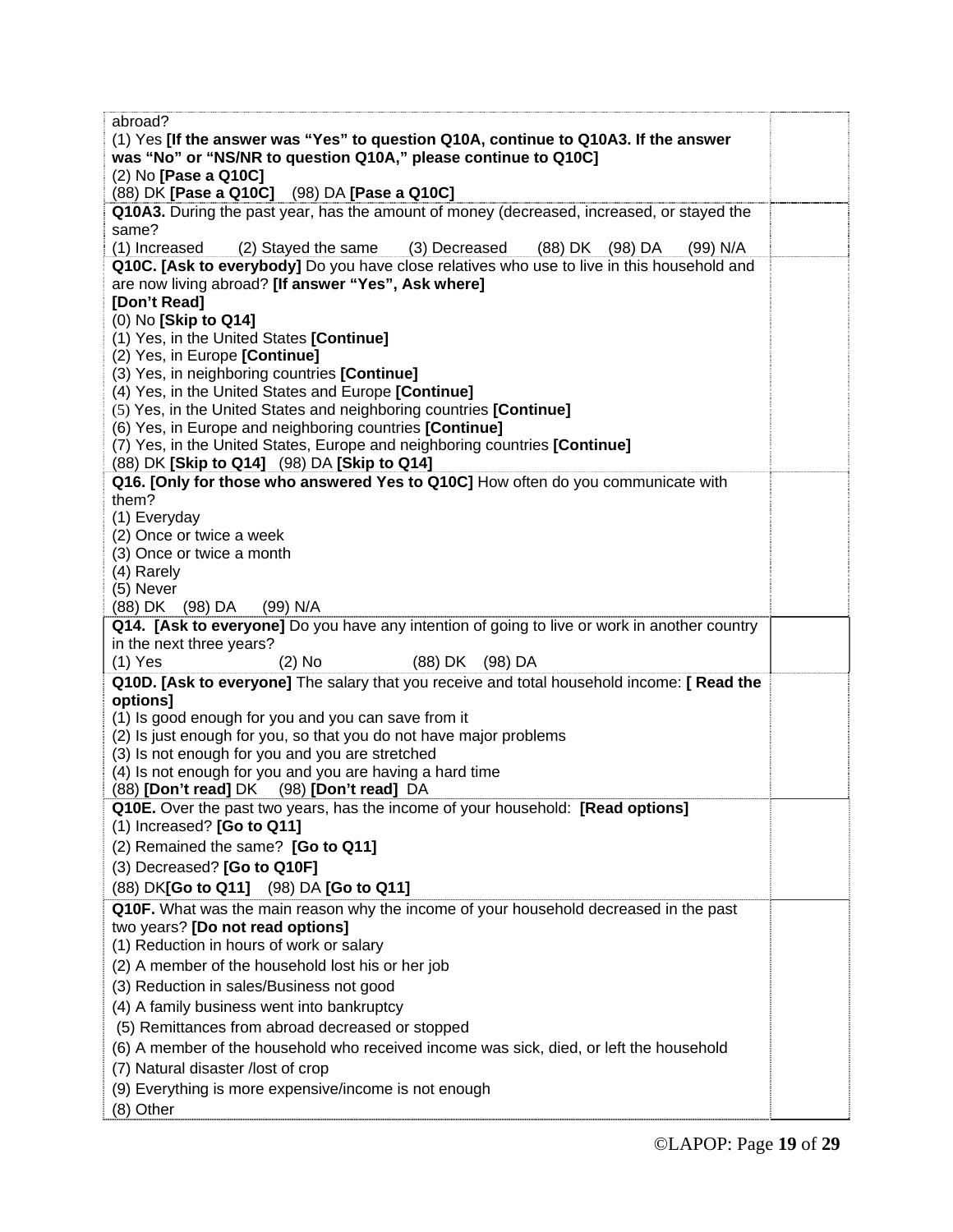|  | (88) DK (98) DA |  |  |  | (99) N/A ( "increased", "remained the same" or DK/DR in Q10E) |  |
|--|-----------------|--|--|--|---------------------------------------------------------------|--|
|  |                 |  |  |  |                                                               |  |

|               | Q11. What is your marital status? [Don't read options] |                                                                                              |                    |
|---------------|--------------------------------------------------------|----------------------------------------------------------------------------------------------|--------------------|
| $(1)$ Single  | (2) Married                                            | (3) Common law marriage                                                                      | (4) Divorced       |
| (5) Separated | (6) Widowed                                            | (98) DA<br>(88) DK                                                                           |                    |
|               |                                                        | Q12. Do you have children? How many children do you have? _________ (00 = none $\rightarrow$ |                    |
|               | <b>Skip to ETID)</b> (88) DK (98) DA                   |                                                                                              |                    |
|               |                                                        | Q12A. [If has children] How many children live with you at the present time?                 |                    |
|               | $(00)$ = none                                          | (88) DK (98) DA (99) N/A (doesn't have children).                                            |                    |
|               |                                                        | ETID. Do you consider yourself? [If respondent says Afro- Trinidadian, mark (4) Black]       |                    |
|               | (4) Black (6) Indian (9) Chinese (10) Syrian/Lebanese  |                                                                                              |                    |
| $(1)$ White   |                                                        | (2) Mixed (3) Indigenous (7) Other                                                           | (98) DA<br>(88) DK |

**LENG1.** What is your mother tongue, that is the language you spoke first at home when you were a child? **[Mark only one answer]** (2501) English (2502) Hindi ( 2503) Spanish (2504) Chinese (2505) Other foreign (88) DK (98) DA

| <b>WWW1.</b> Talking about other things, how often do you use the internet? <b>[Read options]</b> |  |
|---------------------------------------------------------------------------------------------------|--|
| $(1)$ Daily                                                                                       |  |
| (2) A few times a week                                                                            |  |
| (3) A few times a month                                                                           |  |
| (4) Rarely                                                                                        |  |
| (5) Never                                                                                         |  |
| (88) [Don't read]DK (98) [Don't read] DA                                                          |  |

| For statistical purposes, we would like to know how much information about politics and the |  |  |  |  |  |
|---------------------------------------------------------------------------------------------|--|--|--|--|--|
| country is known by the people                                                              |  |  |  |  |  |
| GIO. About how often do you pay attention to the news, whether on TV, the radio, newspapers |  |  |  |  |  |
| or the internet? [Read alternatives]:                                                       |  |  |  |  |  |
| $(1)$ Daily $(2)$ A few times a week $(3)$ A few times a month $(4)$ Rarely<br>(5) Never    |  |  |  |  |  |
| (88) DK (98) DA                                                                             |  |  |  |  |  |
| GI1. What is the name of the current president of the United States? [Don't read, Barack    |  |  |  |  |  |
| Obama, accept "Obama"]                                                                      |  |  |  |  |  |
| (1) Correct<br>(2) Incorrect (88) DK (98) DA                                                |  |  |  |  |  |
| GI2. What is the name of the Speaker of the House of Representatives in Trinidad and        |  |  |  |  |  |
| Tobago? [DON'T READ: Barendra (Barry) Siannan]                                              |  |  |  |  |  |
| (1) Correct (2) Incorrect (8) Do not Know (9) No Answer                                     |  |  |  |  |  |
| GI3. How many parishes does Trinidad have? [Don't read: 8 Parishes]                         |  |  |  |  |  |
| If strata=5 (Tobago)                                                                        |  |  |  |  |  |
| . How many parishes does the Tobago have? [Don't read: 7 Parishes]                          |  |  |  |  |  |
| (2) Incorrect (88) DK (98) DA<br>(1) Correct                                                |  |  |  |  |  |
| GI4. How long is the prime ministerial term of office in Trinidad & Tobago? [Don't read: 5  |  |  |  |  |  |
| years]                                                                                      |  |  |  |  |  |
| (88) DK<br>(1) Correct<br>(2) Incorrect<br>(98) DA                                          |  |  |  |  |  |
| GI5. What is the name of the current president of Brazil? [Don't read: Luiz Inacio Lula da  |  |  |  |  |  |
| Silva, also accept "Lula"]                                                                  |  |  |  |  |  |
| (1) Correct<br>(2) Incorrect<br>(88) DK<br>(98) DA                                          |  |  |  |  |  |

To conclude, could you tell me if you have the following in your house: *[read out all items]* **R1.** Television (0) No (1) Yes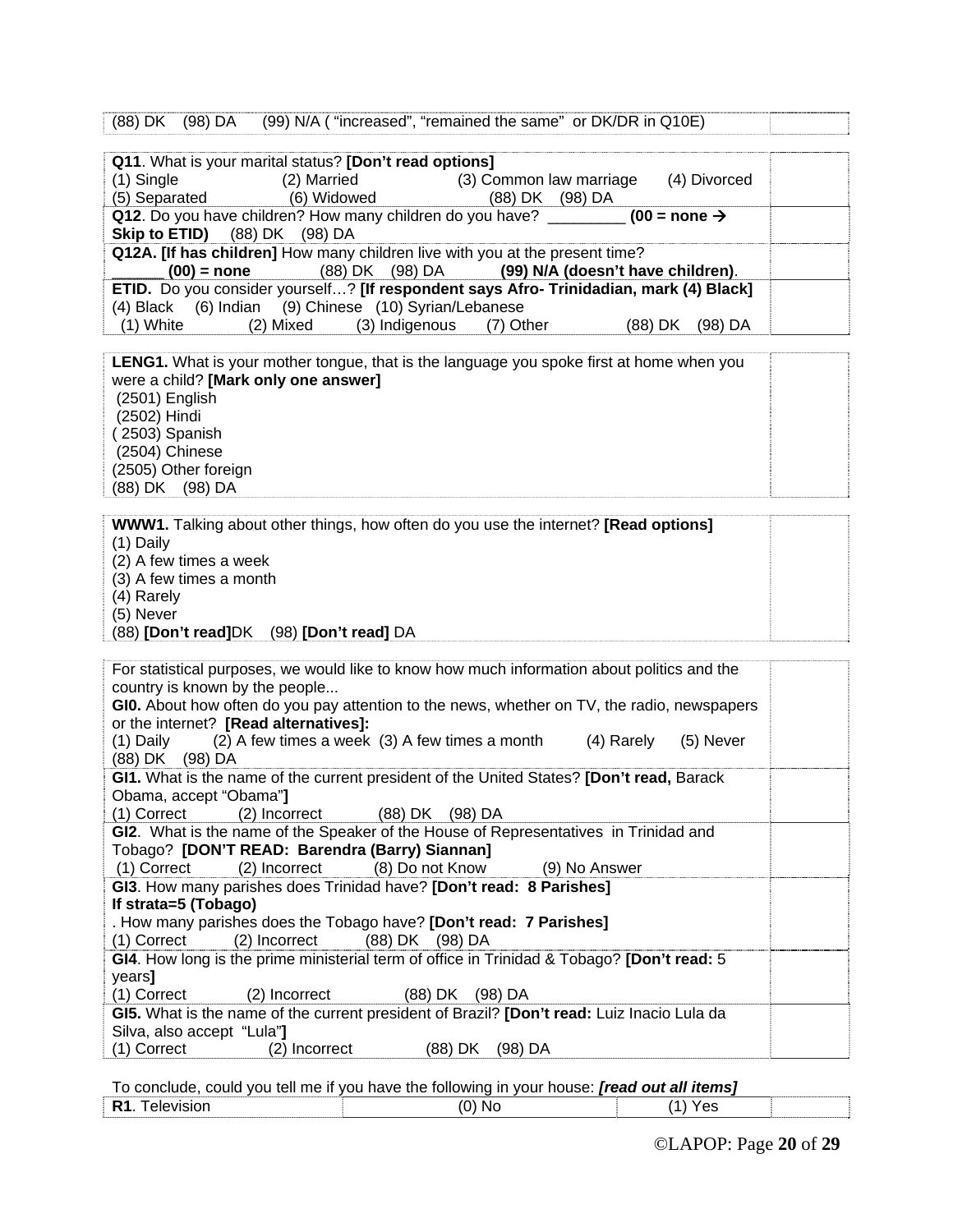| R3. Refrigerator                         | $(0)$ No                           | (1) Yes           |
|------------------------------------------|------------------------------------|-------------------|
| R4. Landline telephone (not<br>cellular) | $(0)$ No                           | $(1)$ Yes         |
| R4A. Cellular telephone                  | $(0)$ No                           | $(1)$ Yes         |
| R5. Vehicle/car How many?                | $(0)$ No<br>$(2)$ Two<br>$(1)$ One | (3) Three or more |
| R6. Washing machine                      | $(0)$ No                           | $(1)$ Yes         |
| <b>R7.</b> Microwave oven                | $(0)$ No                           | $(1)$ Yes         |
| R8. Motorcycle                           | $(0)$ No                           | $(1)$ Yes         |
| R12. Indoor plumbing                     | $(0)$ No                           | $(1)$ Yes         |
| R14. Indoor bathroom                     | $(0)$ No                           | $(1)$ Yes         |
| R15. Computer                            | $(0)$ No                           | $(1)$ Yes         |
| R16. Flat panel TV                       | $(0)$ No                           | $(1)$ Yes         |
| R <sub>18</sub> . Internet               | $(0)$ No                           | $(1)$ Yes         |

| <b>OCUP4A.</b> How do you mainly spend your time? Are you currently [ Read the options] |  |
|-----------------------------------------------------------------------------------------|--|
| (1) Working? [Continue]                                                                 |  |
| (2) Not working, but have a job? [Continue]                                             |  |
| (3) Actively looking for a job? [Go to DESOC2A]                                         |  |
| (4) A student? [Go to OCUP1B1]                                                          |  |
| (5) Taking care of the home? [Go to OCUP1B1]                                            |  |
| (6) Retired, a pensioner or permanently disable to work [Go to OCUP1B1]                 |  |
| (7) Not working and not looking for a job? [Go to DESOC2A]                              |  |
| (88) DK [Go to OCUP1B1] (98) DA [Go to OCUP1B1]                                         |  |
| <b>OCUP1A.</b> In this job are you: [Read the options]                                  |  |
| (1) A salaried employee of the government or an independent state-owned enterprise?     |  |
| (2) A salaried employee in the private sector?                                          |  |
| (3) Owner or partner in a business                                                      |  |
| (4) Self-employed                                                                       |  |
| (5) Unpaid worker                                                                       |  |
| (88) DK (98) DA<br>(99) N/A                                                             |  |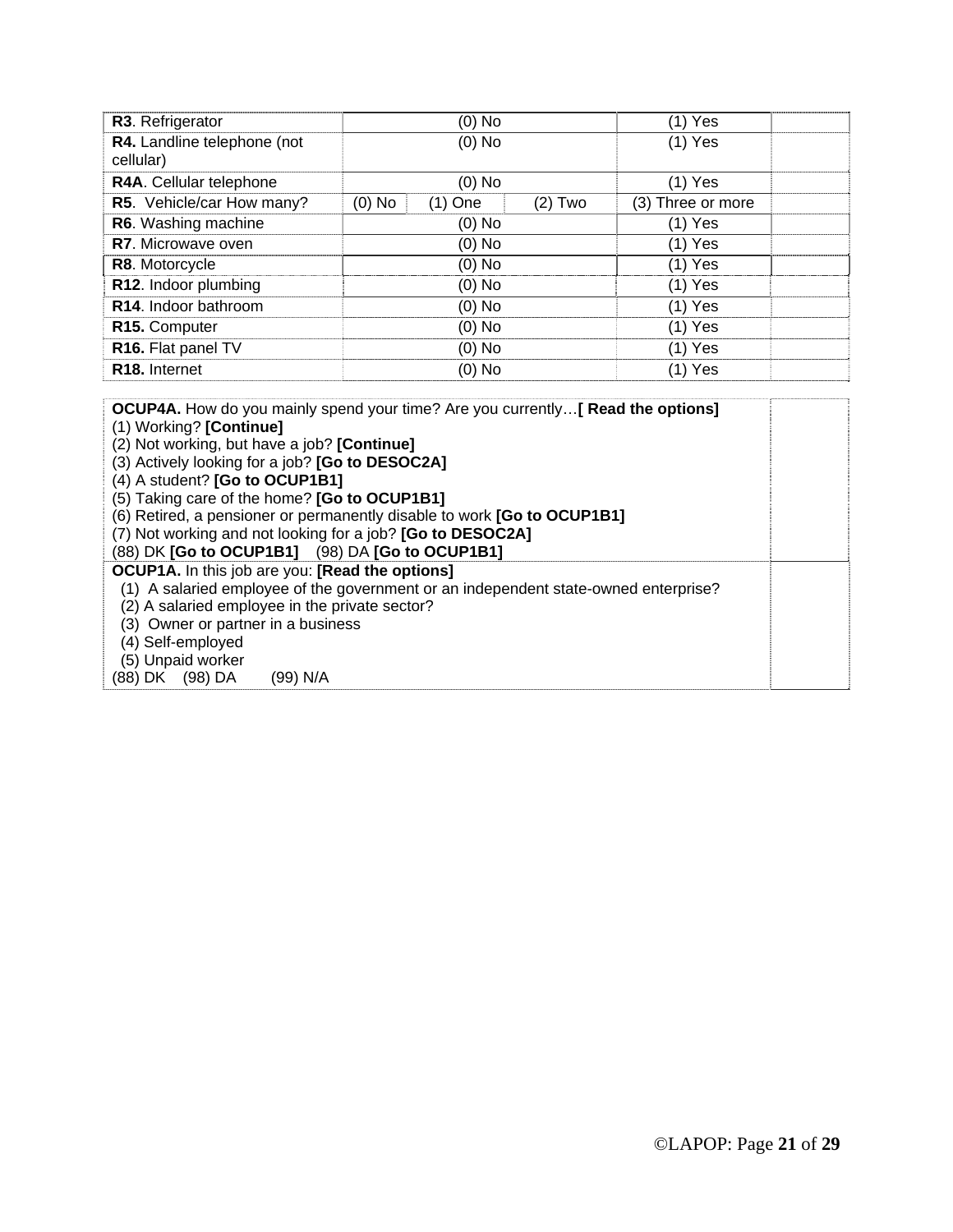| DESOC2A. [ ONLY IF ANSWER IS ACTIVELY LOOKING FOR A JOB OR NOT WORKING       |  |
|------------------------------------------------------------------------------|--|
| AND NOT LOOKING FOR A JOB TO OCUP4A] How many months have you been without a |  |
| job during the past twelve months? [Do not read options]                     |  |
| (1) Less than one month                                                      |  |
| $(2)$ 1-2 months                                                             |  |
| (3) 2-3 months                                                               |  |
| $(4)$ 3-4 months                                                             |  |
| $(5)$ 4-5 months                                                             |  |
| (6) 5-6 months                                                               |  |
| 6-7 months<br>(7)                                                            |  |
| (8) 7-8 months                                                               |  |
| (9) 8-9 months                                                               |  |
| (10)9-10 months                                                              |  |
| (11)10-11 months                                                             |  |
| (12)11-12 months                                                             |  |
| (98) DA<br>(99) N/A<br>(88) DK                                               |  |
|                                                                              |  |

| <b>OCUP1B1.</b> Have you lost your job in the past two years? <b>[Read options]</b>           |  |
|-----------------------------------------------------------------------------------------------|--|
| (1) Yes, you lost your job but found a new one.                                               |  |
| (2) Yes, you lost your job and have not found a new one                                       |  |
| $(3)$ No<br>(88) DK (98) DA                                                                   |  |
| <b>OCUP1B2.</b> Besides you, has anyone in your household lost his or her job in the past two |  |
| years? [Read options]                                                                         |  |
| (1) Yes                                                                                       |  |
| $(2)$ No<br>(88) DK<br>(98) DA                                                                |  |

| <b>PEN1.</b> Do you have a pension plan?                                                                                                    |  |
|---------------------------------------------------------------------------------------------------------------------------------------------|--|
| (1) Yes [Continue] (2) No [Skip to SAL1] (88) DK [Skip to SAL1] (98) DA [Skip to SAL1]                                                      |  |
| <b>PEN3.</b> Which pension plan do you have? [Read Options]                                                                                 |  |
| (1) Individual accounts,                                                                                                                    |  |
| (2) Public or state plan                                                                                                                    |  |
| (3) company pensions                                                                                                                        |  |
| (7) Other                                                                                                                                   |  |
| (88) DK (98) DA<br>(99) N/A                                                                                                                 |  |
| <b>PEN4.</b> During the past 12 months, have you made any payment to your retirement/pension<br>account? [Read Options]:<br>(1) Every month |  |
| (2) At least once or twice a year, or                                                                                                       |  |
| (3) Has not contributed                                                                                                                     |  |
| (98) DA<br>(99) N/A<br>(88) DK                                                                                                              |  |

## **[Ask to all respondents]**

| <b>SAL1.</b> Do you have medical insurance?                                                 |  |
|---------------------------------------------------------------------------------------------|--|
| (1) Yes [Continue] (2) No [Skip to MIG2] (88) DK [Skip to MIG2]<br>$(98)$ DA [Skip to MIG2] |  |
| <b>SAL2.</b> Is the medical insurance [Read options]                                        |  |
| (1) From the government, as part of social security                                         |  |
| (2) Another government plan,                                                                |  |
| or (3) Is it a private plan                                                                 |  |
| <b>[Don't read]:</b> (4) Have both, from the government and private plan                    |  |
| (88) DK (98) DA (99) N/A (no medical insurance)                                             |  |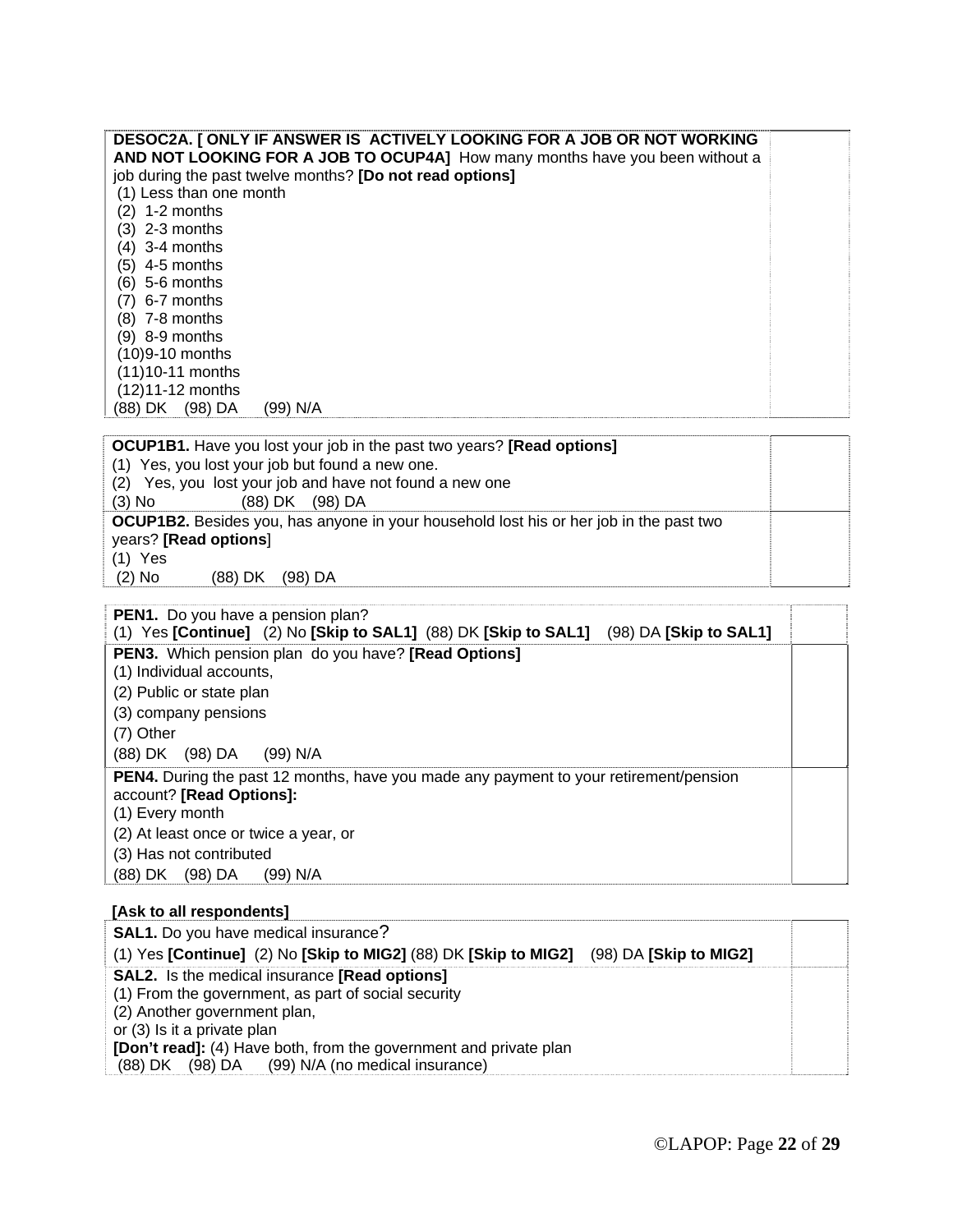|               | <b>SAL4.</b> In your medical insurance plan, are you the principal or beneficiary? |  |  |
|---------------|------------------------------------------------------------------------------------|--|--|
| (1) Principal | (2) Beneficiary (88) DK (98) DA (99) N/A                                           |  |  |

| <b>MIG2.</b> Where were you living 5 years ago? <b>[Read options]</b><br>(1) In the same municipality or regional corporation area (2) In another municipality or<br>regional corporation area (3) In another country<br>(88) DK (98) DA |  |
|------------------------------------------------------------------------------------------------------------------------------------------------------------------------------------------------------------------------------------------|--|
| If strata=5(Tobago)<br>$(1)$ In the same parish $(2)$ In another Parish $(3)$ In another country<br>(88) DK<br>$(98)$ DA                                                                                                                 |  |

*These are all the questions I have. Thank you very much for your cooperation.* 

| COLORR. [When the interview is complete, WITHOUT asking, please use the<br>color chart and circle the number that most closely corresponds to the color of<br>the respondent] |  |
|-------------------------------------------------------------------------------------------------------------------------------------------------------------------------------|--|
| Time interview ended :<br><b>TI.</b> Duration of interview [minutes, see page # 1]                                                                                            |  |
| <b>INTID.</b> Interviewer ID number: ___________<br>SEXI. Note your own sex: (1) Male (2) Female                                                                              |  |
| COLORI. Using the color chart, note the color that comes closest to your own<br>color.                                                                                        |  |

| I swear that this interview was carried out with the person indicated above. |
|------------------------------------------------------------------------------|
| Comments:                                                                    |
|                                                                              |
| [Not for PDA use] Signature of the person who entered the data               |
| [Not for PDA use]Signature of the person who verified the data               |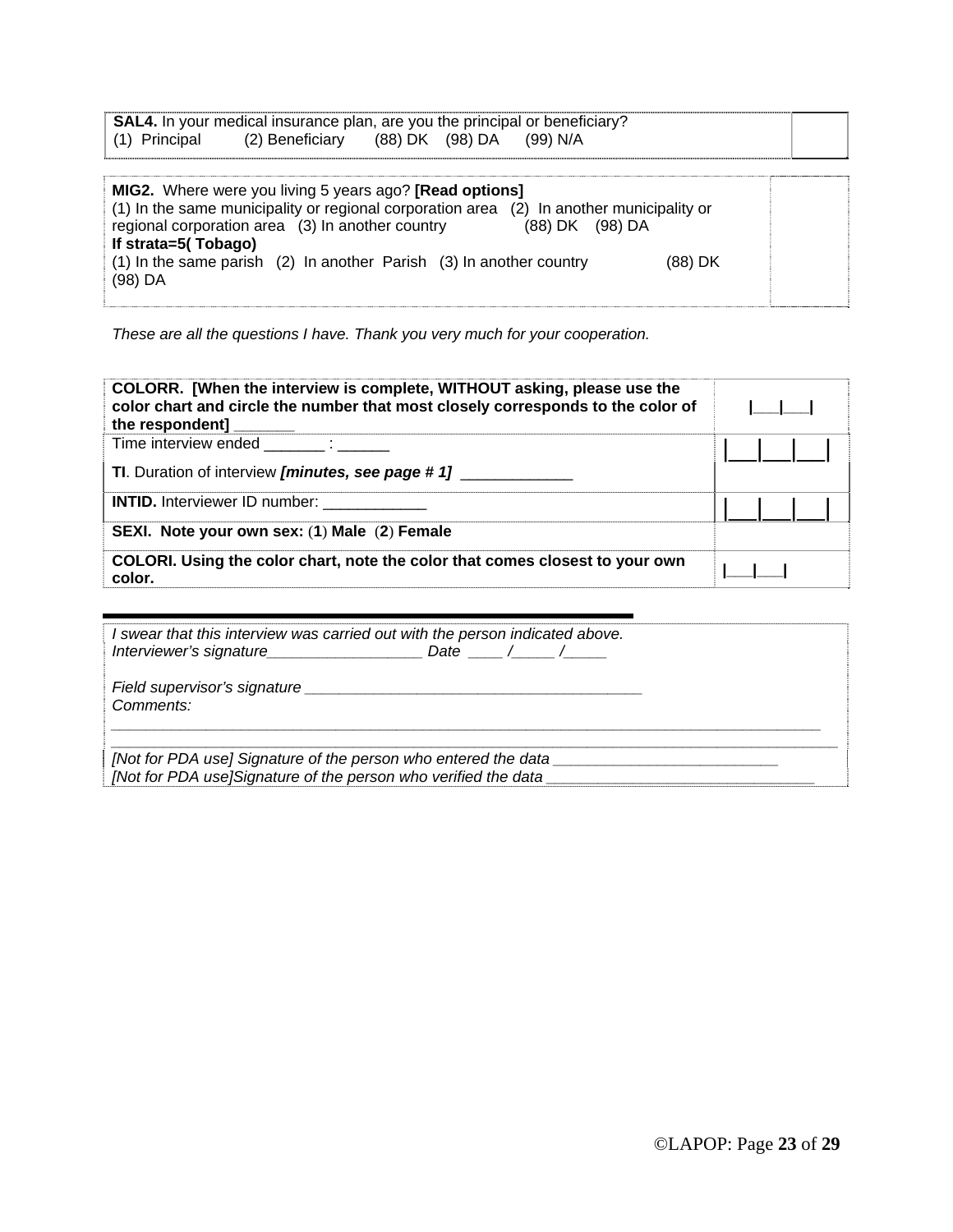# *Card "A"*

On what step of the ladder do you feel at this moment?

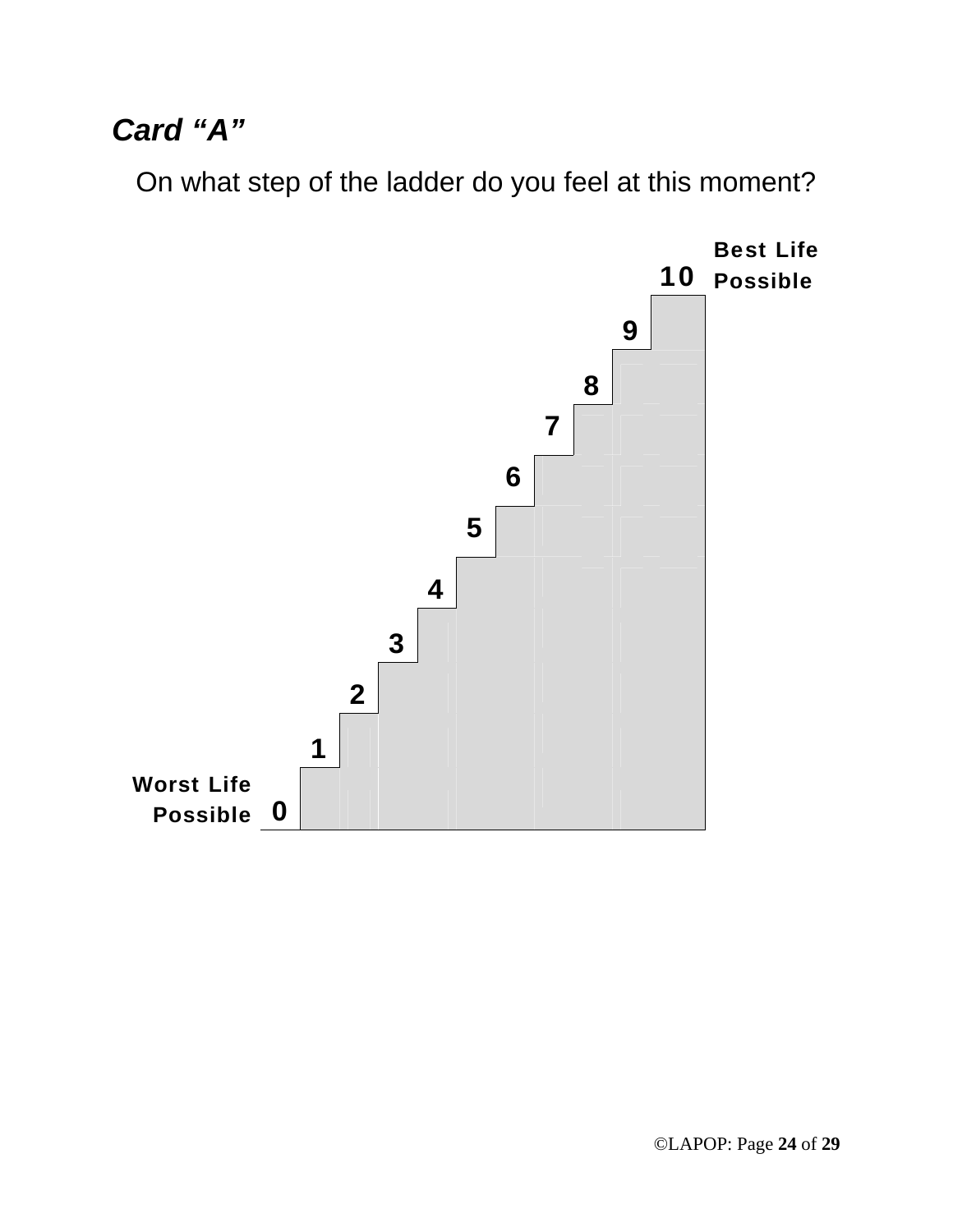*Card "B"* 

# 1 2 3 4 5 6 7 8 9 10 **Liberal Conservative**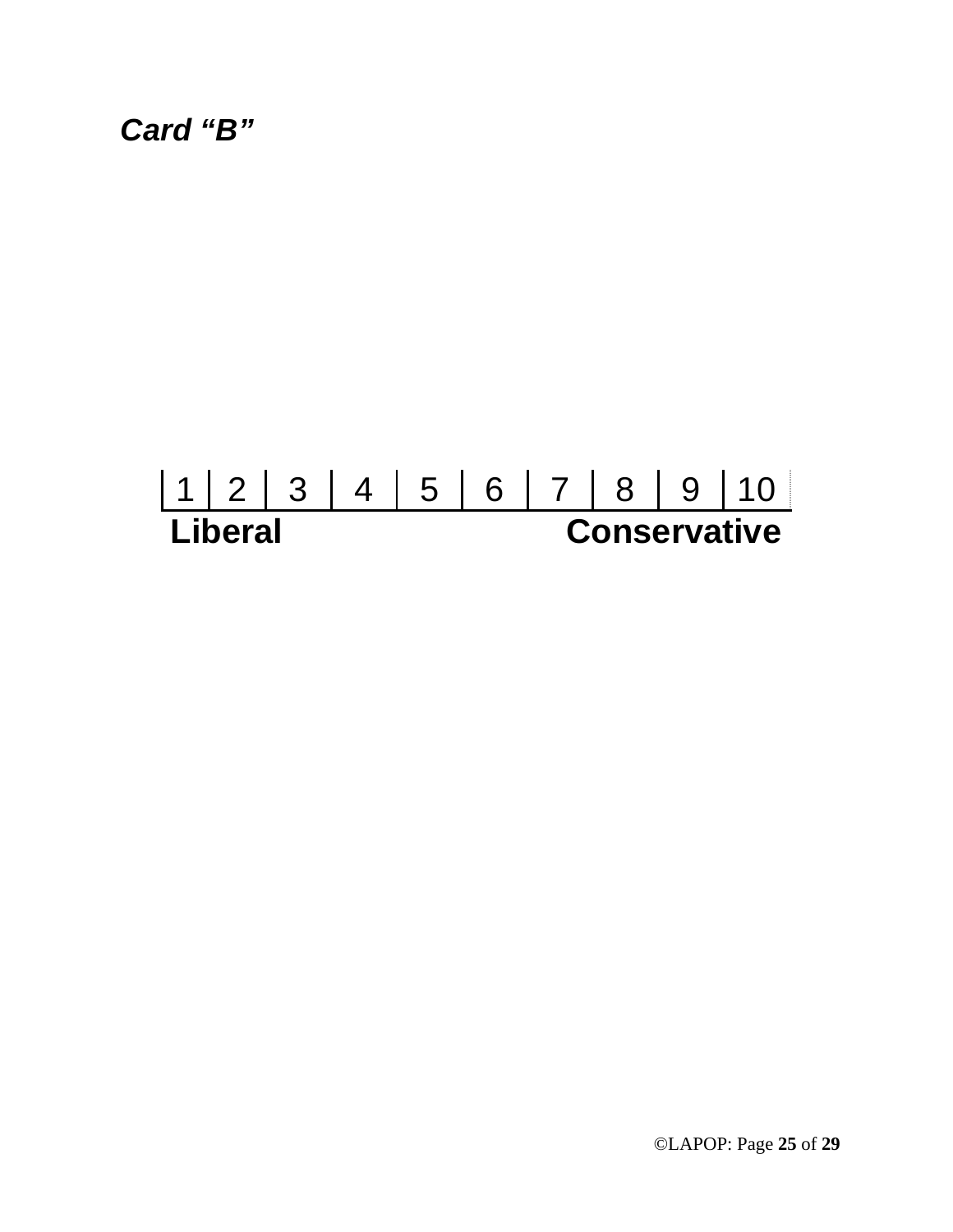

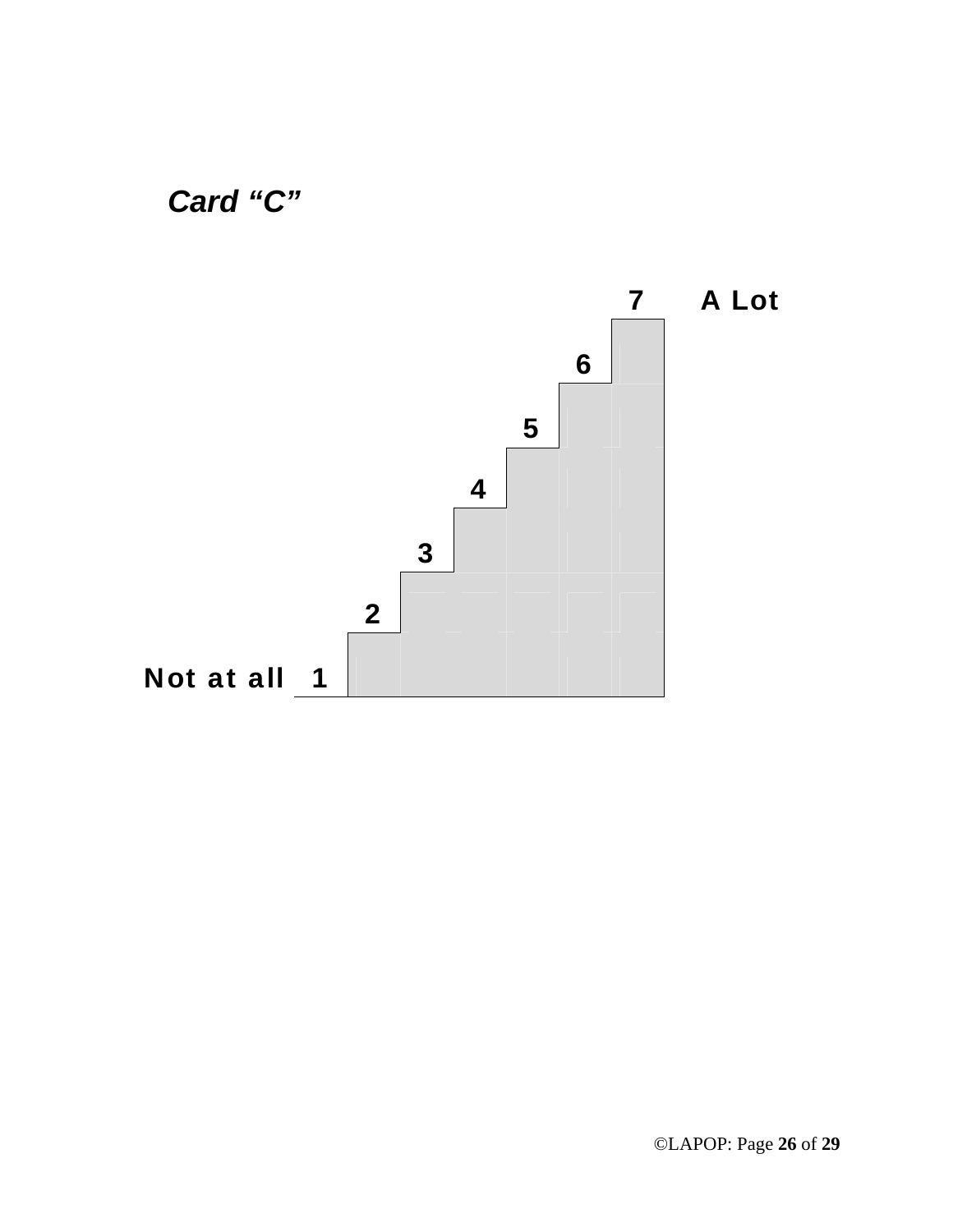*Card "D"* 

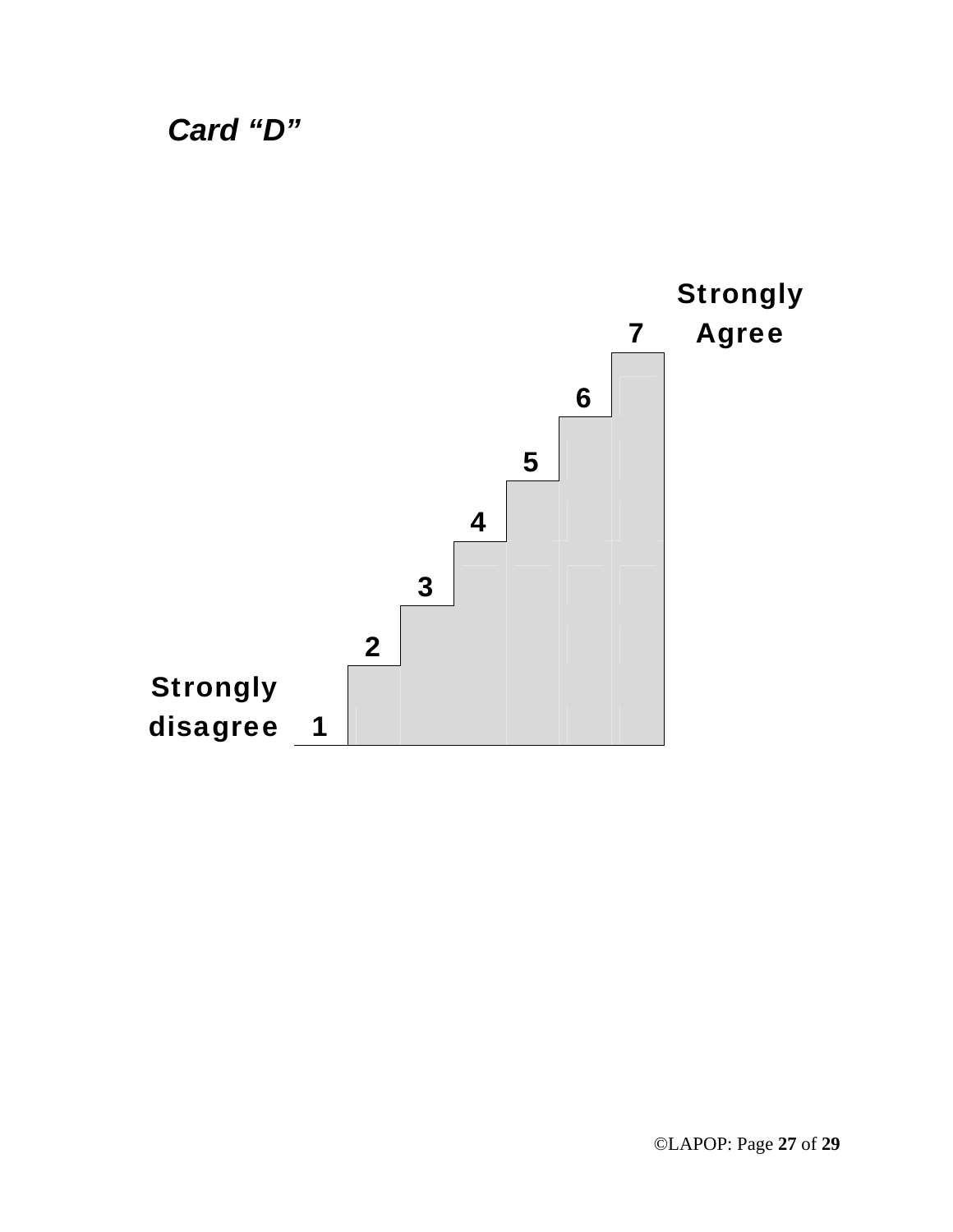

## ©LAPOP: Page **28** of **29**